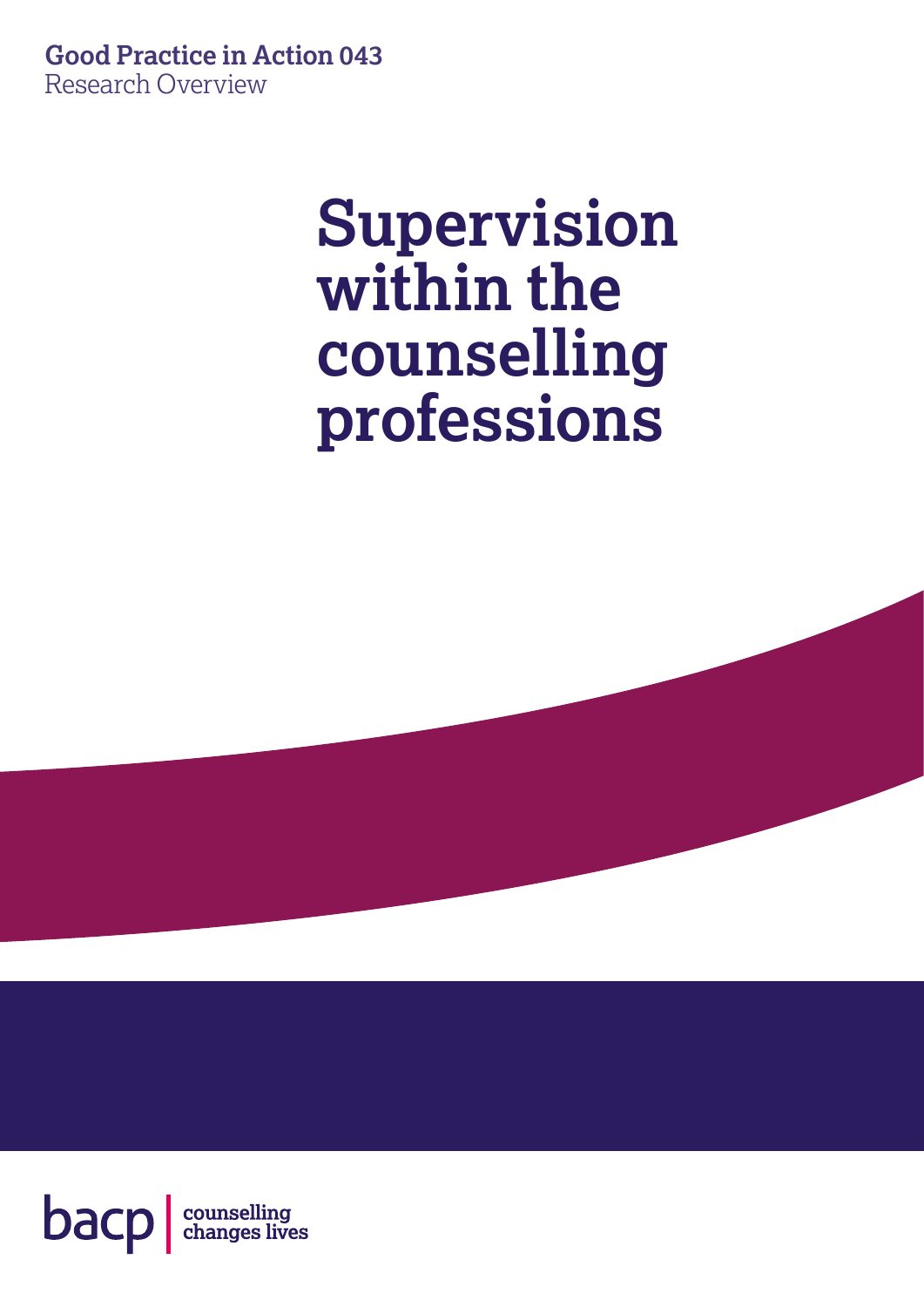#### **Good Practice in Action 043 Research Overview**

Updated January 2018

Copyright information:

Good Practice in Action 043 Research Overview: *Supervision within the counselling professions* is published by the British Association for Counselling and Psychotherapy, BACP House, 15 St John's Business Park, Lutterworth, Leicestershire, LE17 4HB.

**T:** 01455 883300 **F:** 01455 550243 **E:** [bacp@bacp.co.uk](mailto:bacp%40bacp.co.uk?subject=) **[www.bacp.co.uk](http://www.bacp.co.uk)**

BACP is the largest professional organisation for counselling and psychotherapy in the UK, is a company limited by guarantee 2175320 in England and Wales, and a registered charity, 298361.

Copyright © 2016–2018 British Association for Counselling and Psychotherapy.

Permission is granted to reproduce for personal and educational use only. Commercial copying, hiring and lending are prohibited.

Design by Steers McGillan Eves.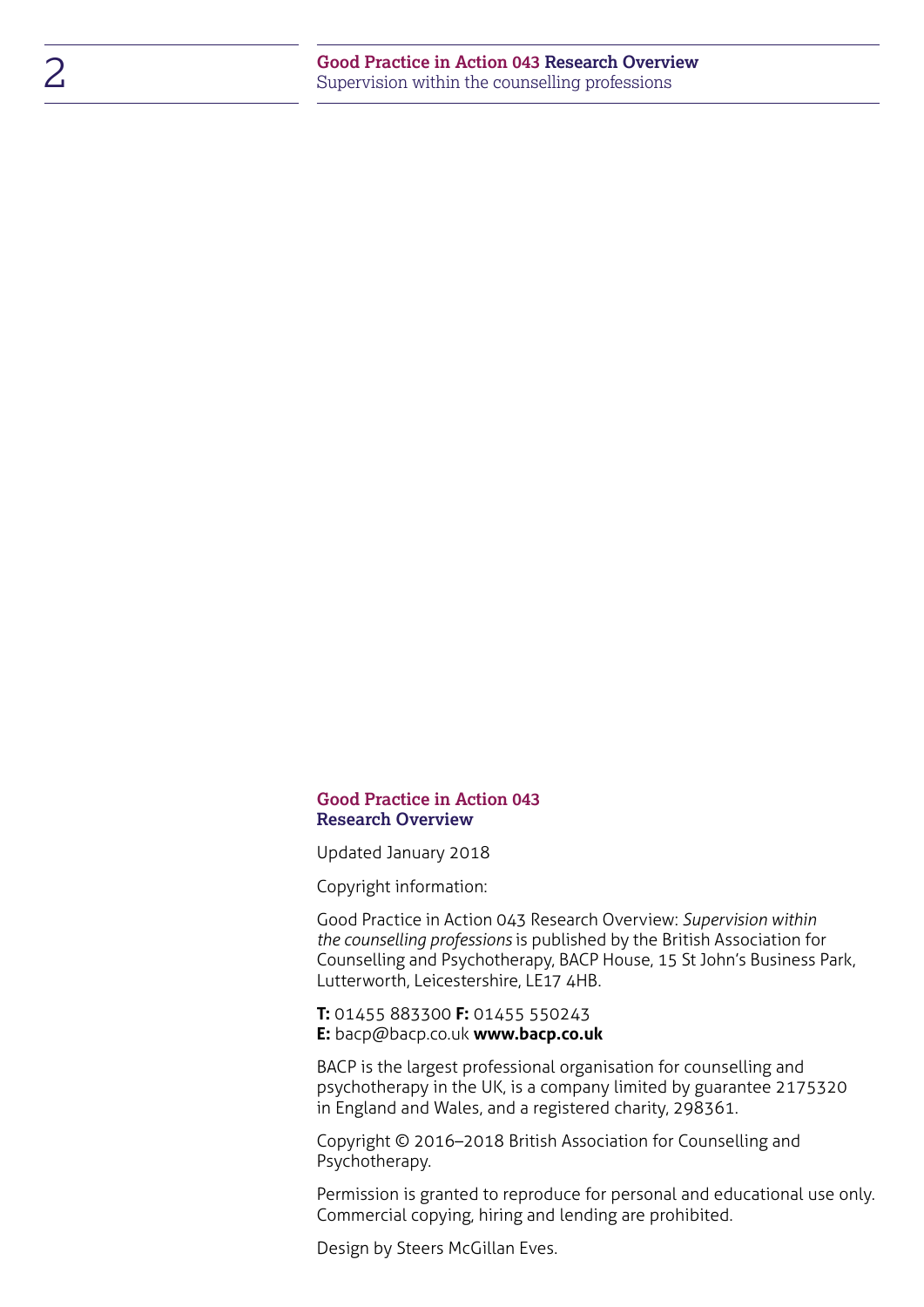# **Contents**

|              | <b>Context</b>                                                          |                                                                            |    |  |
|--------------|-------------------------------------------------------------------------|----------------------------------------------------------------------------|----|--|
|              |                                                                         | Using the research overviews                                               | 5  |  |
| 1            |                                                                         | <b>What is supervision?</b>                                                | 6  |  |
| $\mathbf{2}$ |                                                                         | Context of supervision in the counselling<br>professions                   | 6  |  |
| 3            |                                                                         | How the literature was identified                                          | 7  |  |
| 4            |                                                                         | Synopsis of research related to<br>supervision                             | 8  |  |
| 5            |                                                                         | Why is research important for our<br>professional group?                   | 10 |  |
| 6            | Impact of supervision research on<br>therapeutic practice<br>11         |                                                                            |    |  |
| 7            | Supervision research as it relates to<br>professional ethics            |                                                                            | 12 |  |
| 8            | Research on supervision within the<br>counselling professions           |                                                                            |    |  |
|              | 8.1                                                                     | Scope of supervision work                                                  | 13 |  |
|              |                                                                         | 8.2 Lack of supervision models                                             | 14 |  |
|              |                                                                         | 8.3 Lack of evidence to clarify the purpose of<br>professional supervision | 15 |  |
|              | <b>8.4</b> Client outcome as a measure of supervision efficacy          |                                                                            |    |  |
|              | <b>8.5</b> Supervision as a means for mitigating<br>countertransference |                                                                            |    |  |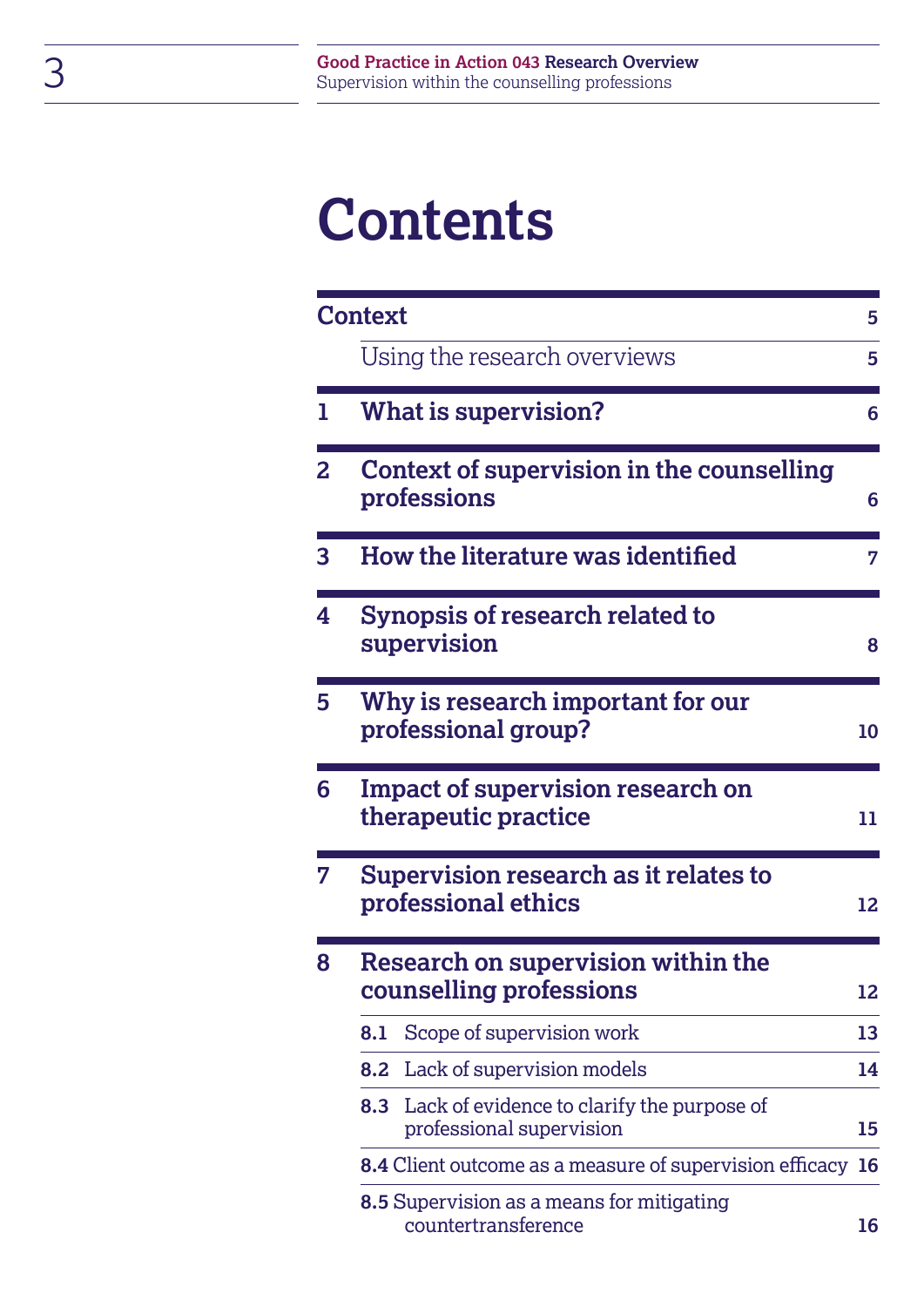|   | 8.6                                                           | Necessity and value of supervision in<br>trauma work                                         |    |
|---|---------------------------------------------------------------|----------------------------------------------------------------------------------------------|----|
|   | 8.7                                                           | Supervision as developing self-regulation and<br>the internal supervisor in the practitioner | 18 |
|   | 8.8                                                           | Supervision as relationship-based education                                                  | 18 |
|   | 8.9                                                           | Self-reflection as imperative in supervision                                                 | 20 |
|   |                                                               | <b>8.10 Effective supervision in Cognitive Behavioural</b><br>Therapy (CBT)                  | 20 |
|   |                                                               | <b>8.11</b> Supervision of practitioners within a service                                    | 21 |
| 9 | Implications of research evidence on<br>research and practice |                                                                                              |    |
|   |                                                               | <b>About the author</b>                                                                      | 23 |
|   | <b>References</b>                                             |                                                                                              | 23 |
|   | Appendix 1                                                    |                                                                                              | 26 |
|   |                                                               |                                                                                              |    |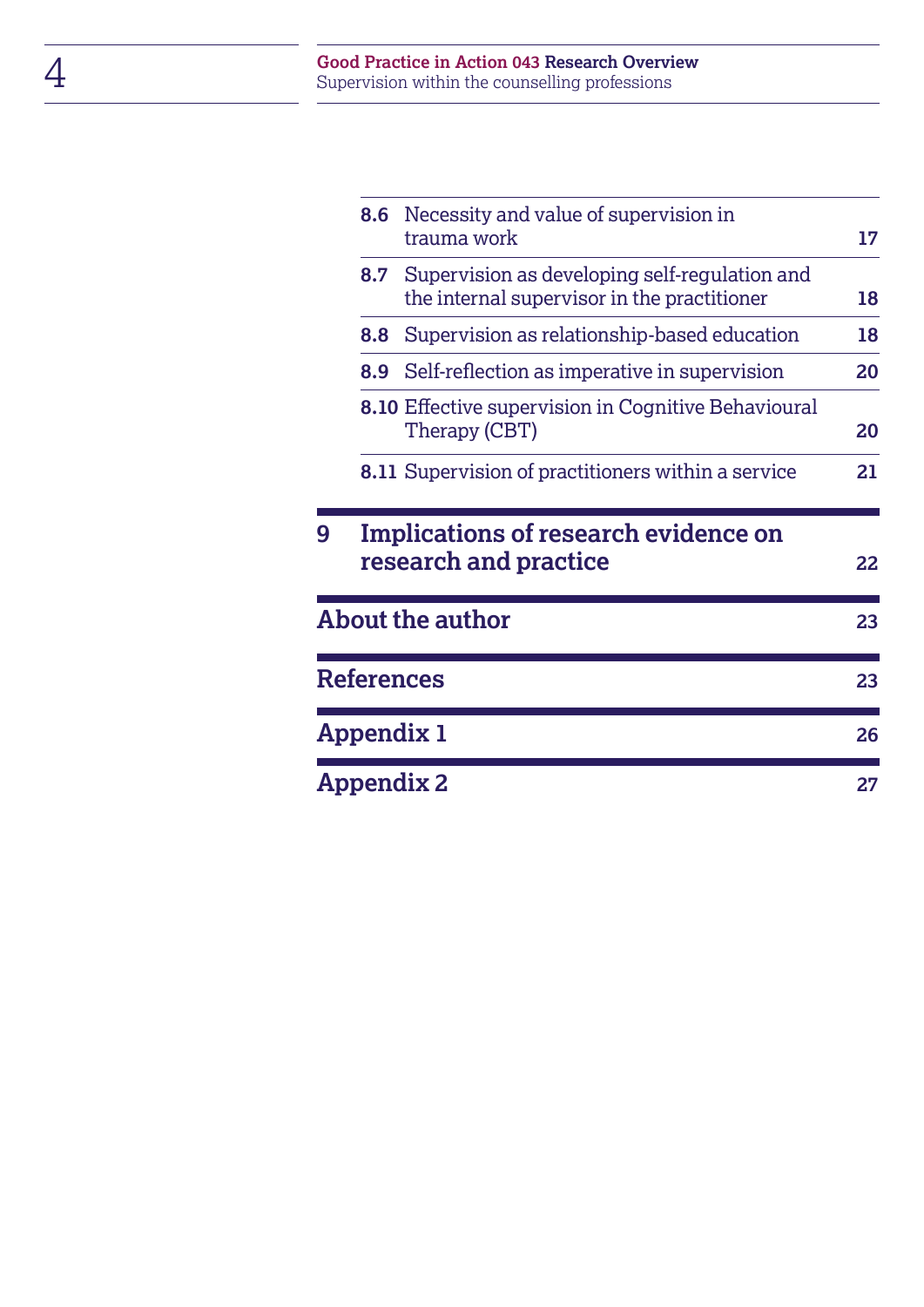## <span id="page-4-0"></span>**Context**

This resource is one of a suite prepared to enable members to engage with the current BACP *Ethical Framework for the Counselling Professions* (BACP, 2018) in respect of supervision within the counselling professions.

### <span id="page-4-1"></span>**Using the research overviews**

BACP has developed the *Good Practice in Action* series, that are free for BACP members to download. It is hoped these will support good practice in the counselling related professions. They are all reviewed both by member-led focus groups and experts in the field and are based on current research and evidence.

BACP members have a contractual commitment to work in accordance with the current *Ethical Framework for the Counselling Professions*. The *Good Practice in Action* resources are not contractually binding on members but are intended to support practitioners by providing general information on principles and policy applicable at the time of publication, in the context of the core ethical principles, values and personal moral qualities of BACP.

Specific issues in practice will vary depending on clients, particular models of working, the context of the work and the kind of therapeutic intervention provided. As specific issues arising from work with clients are often complex, BACP always recommends that you discuss practice dilemmas with a supervisor and/or consult with a suitably qualified and experienced legal or other relevant practitioner.

In these resources, the word 'therapist' is used to mean specifically counsellors and psychotherapists and 'therapy' to mean specifically counselling and psychotherapy. The terms 'practitioner' and 'counselling related services' are used generically in a wider sense, to include the practice of counselling, psychotherapy, coaching, pastoral care.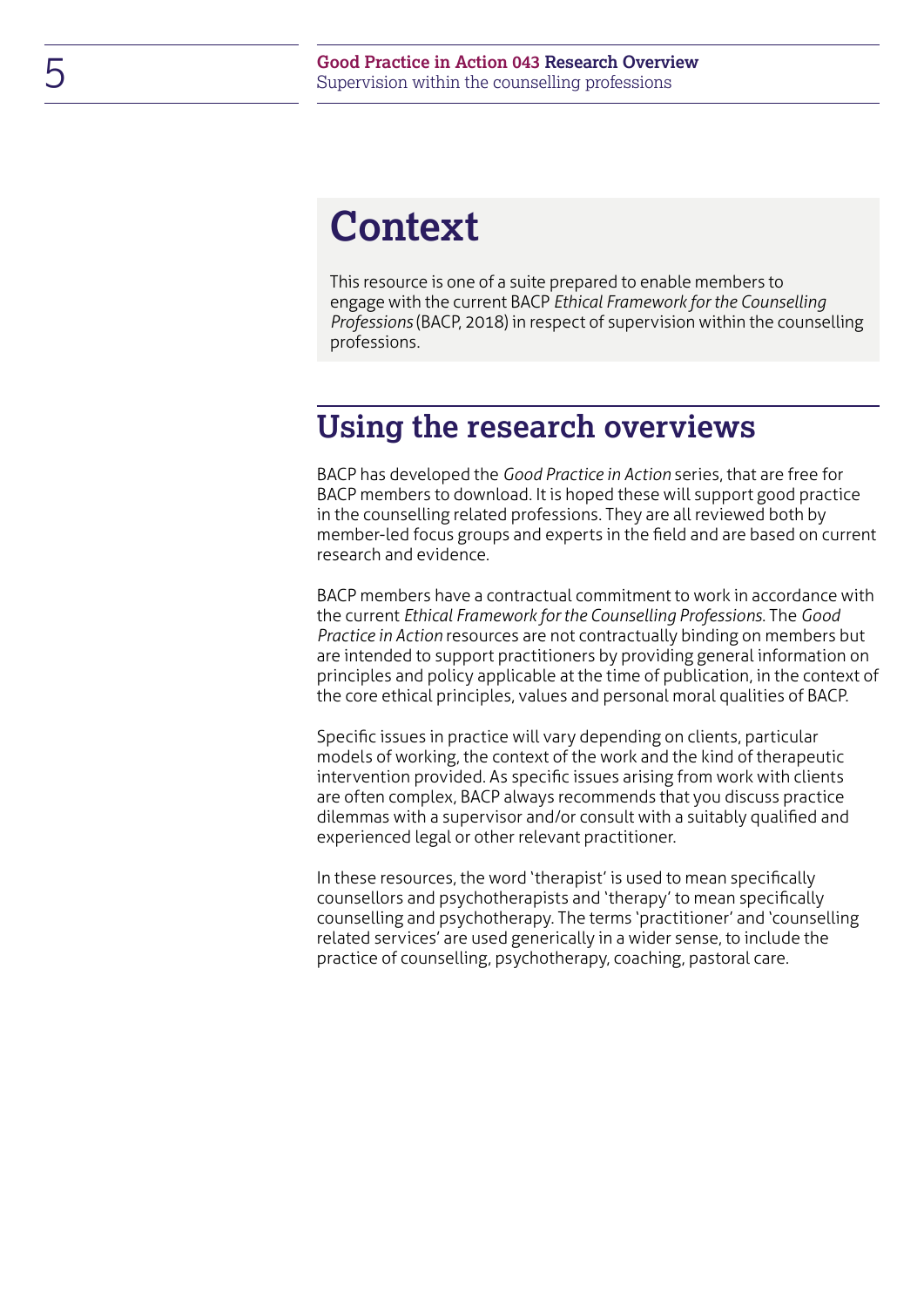## <span id="page-5-0"></span>**1 What is supervision?**

Supervision in the context of the BACP *Ethical Framework for the Counselling Professions* (BACP, 2018) is a universally accepted feature of the training, accreditation, and ongoing development of therapeutic practitioners in the UK:

*Supervision is essential to how practitioners sustain good practice throughout their working life. Supervision provides practitioners with regular and ongoing opportunities to reflect in depth about all aspects of their practice in order to work as effectively, safely and ethically as possible. Supervision also sustains the personal resourcefulness required to undertake the work.* (Good Practice, Point 60)

Supervision ensures that practitioners have a solid grasp of the theoretical and philosophical underpinning of the therapeutic approach they practice. It also ensures that they learn to reflect upon their practice, particularly to gain sensitivity to potential ethical issues or dilemmas.

Supervision can also ensure that trainees recognise the level of education and training needed to reach the standards of proficiency as required by The Health and Social Work Profession Order 2001 under Section 60 of the Health Act 1999 (Health and Care Professions Council, 2016). Thus, supervision is essential for ethical practice and the professional development of those who want to embark on a career in the counselling professions, which includes psychotherapy, coaching and pastoral care (BACP, 2018). Supervision, with its 'gatekeeping' function, is one mechanism by which the counselling professions ensure that clients are not harmed (Wheeler and Richards, 2007).

## <span id="page-5-1"></span>**2 Context of supervision in the counselling professions**

All BACP members are committed within the *Ethical Framework for the Counselling Professions* to have regular supervision and to periodically review their therapeutic work in practice. (see Good Practice, points 60-73 for further information). In the body of research and literature there is a delineation between trainee supervision and professional (post qualification) supervision (Milne et al., 2002); while trainee supervision prepares students for professional practice, regular and ongoing supervision of practising counsellors provides an effective means of enhancing the quality of counselling and psychotherapeutic services provided, as well as updating practice by continued professional development (BACP, 2018).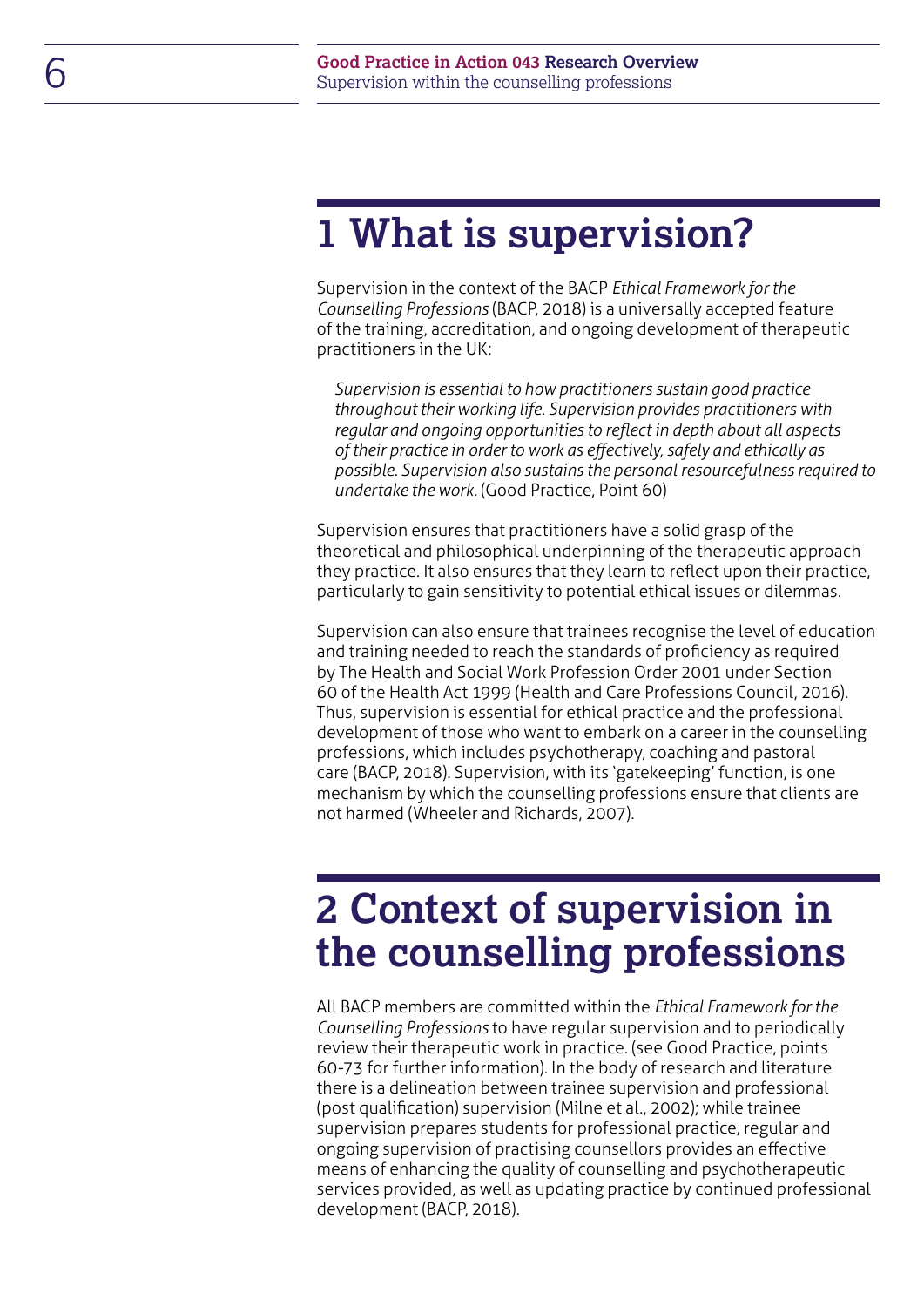Supervision demonstrates accountability and candour as part of BACP members' commitment to clients (BACP, 2018). In terms of good practice, BACP's *Ethical Framework for the Counselling Professions* (2016) states that:

*Any professional or personal interests that conflict with putting a client's interests first will be carefully considered in consultation with a supervisor, an independent experienced colleague or, when appropriate, discussed with the client affected before services are offered*. (Good Practice, point 8)

In terms of working to professional standards, it is stated that:

*We will keep skills and knowledge up to date by reviewing our knowledge and skills in supervision or discussion with experienced practitioners.* (Good Practice, Point 14d)

### <span id="page-6-0"></span>**3 How the literature was identified**

A search of Google Scholar, PubMed and PsycInfo was carried out using the search terms 'supervision' AND 'counselling' OR 'psychotherapy.' As there were numerous hits using these search terms, the search was refined using inclusion and exclusion criteria.

Only studies published in English between 2002 and 2015 were included, together with the *Ethical Framework for the Counselling Professions* (2018) and BACP Good Practice resources and competence frameworks. Those studies with particular focus on supervision practice within the UK were preferred. However, relevant studies from other countries published in English were also included. Studies which were descriptive and those which used qualitative, quantitative and mixed methods were also included. Articles analysing data on and describing professional supervision (e.g. supervision of practitioners post qualification), including literature reviews, were included, as were the supplementary guidance resources from BACP.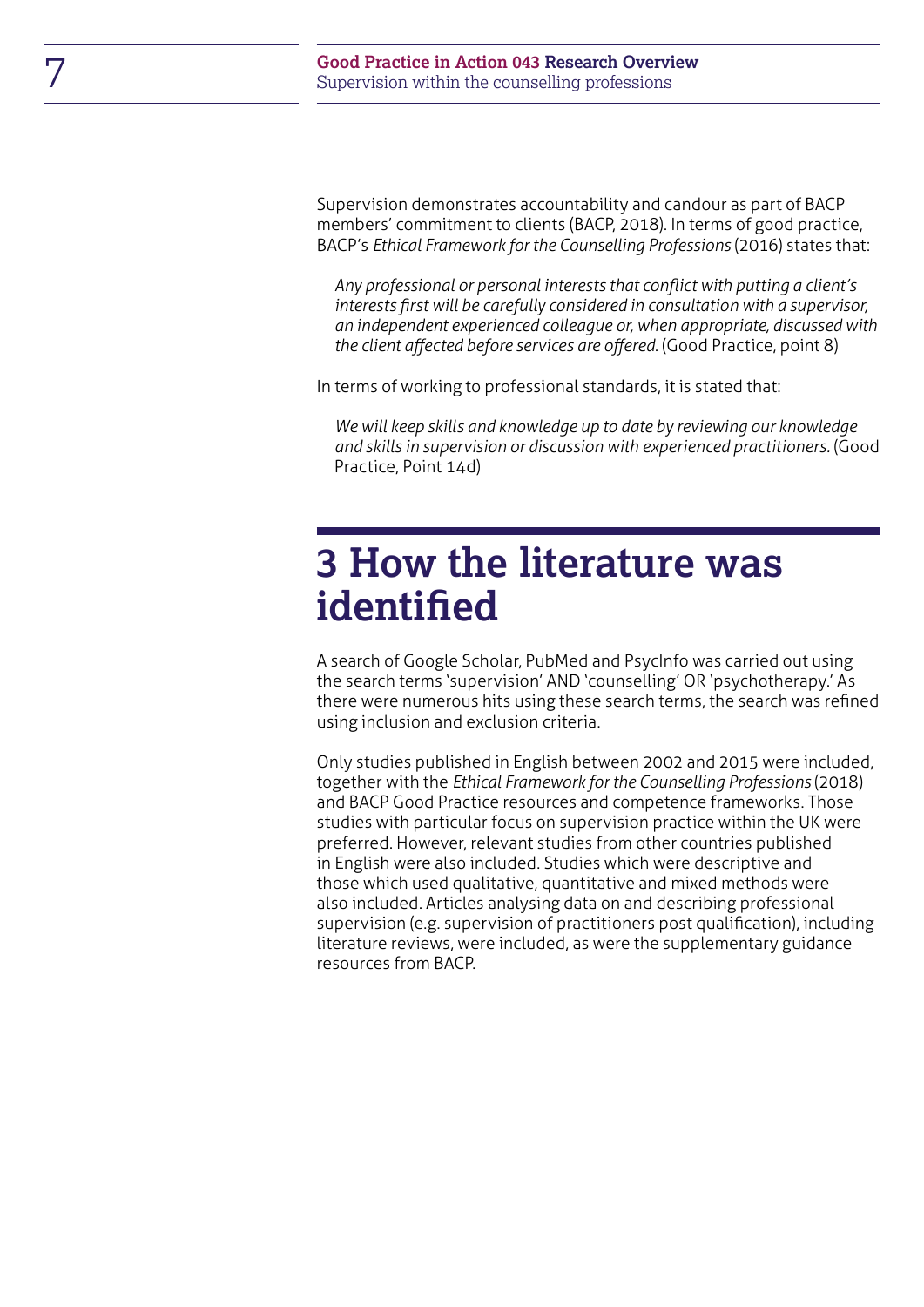## <span id="page-7-0"></span>**4 Synopsis of research related to supervision**

A total of 25 papers were found to meet the inclusion criteria. Much of the research into the practice of professional supervision has been done with widely varying aims, practice contexts, modalities, methodologies and results. The field of supervision research first examined and probed whether or not professional supervision was implemented among the varied modalities of counselling professions. Consistently, research suggests that supervision is implemented but that its implementation varies widely across regions, local councils, health trusts, professional bodies and organisations (Owen-Pugh and Symons, 2011). Supervision varies in respect of the number of hours required, whether it is done individually or in groups, and whether the emphasis of supervision should be on professional development, continuing professional education, personal support of the practitioner as part of self-care in practice, or as part of caseload management (Schoenwald et al., 2013).

Gradually, professional (post qualification) supervision research has moved towards informing the growing debate about the necessity and efficacy of supervision in supporting experienced counsellors and psychotherapists (Wheeler and Richards,

2007). There is evidence that professional supervision enhances support and selfcare for counsellors in their practice (Vallance, 2004). However, the most active debate engendered by professional supervision research is focused on how supervision among professional counsellors ensures good client outcomes (Reiser and Milne, 2014).

Research in respect of professional supervision (post-qualification) has also moved towards describing what comprises good professional supervision (Wheeler and Richards, 2007), including a determination of what competences good supervisors ought to have, and what outcomes constitute the criteria for evaluating professional supervision. The author considers that this movement shows that research is offering (if somewhat obliquely) proof that supervision is justified within the counselling professions.

Increasingly, as professional supervision research has grown and developed, a gradual shift in perspectives about professional supervision has occurred. Early research on supervision such as the work of Milne et al., (2002) emphasises that supervision is a mentoring or apprentice relationship between a counsellor or psychotherapist who has been in practice for a number of years and those who are still training to be counsellors or psychotherapists, or those who have just been accredited. Milne et al., (2002) emphasises that the thrust of supervision is ongoing training to ensure that professionals grasp recent developments in the theoretical framework and philosophical underpinnings of a chosen counselling or therapeutic approach (Milne et al., 2002; Barker and Hunsley, 2013).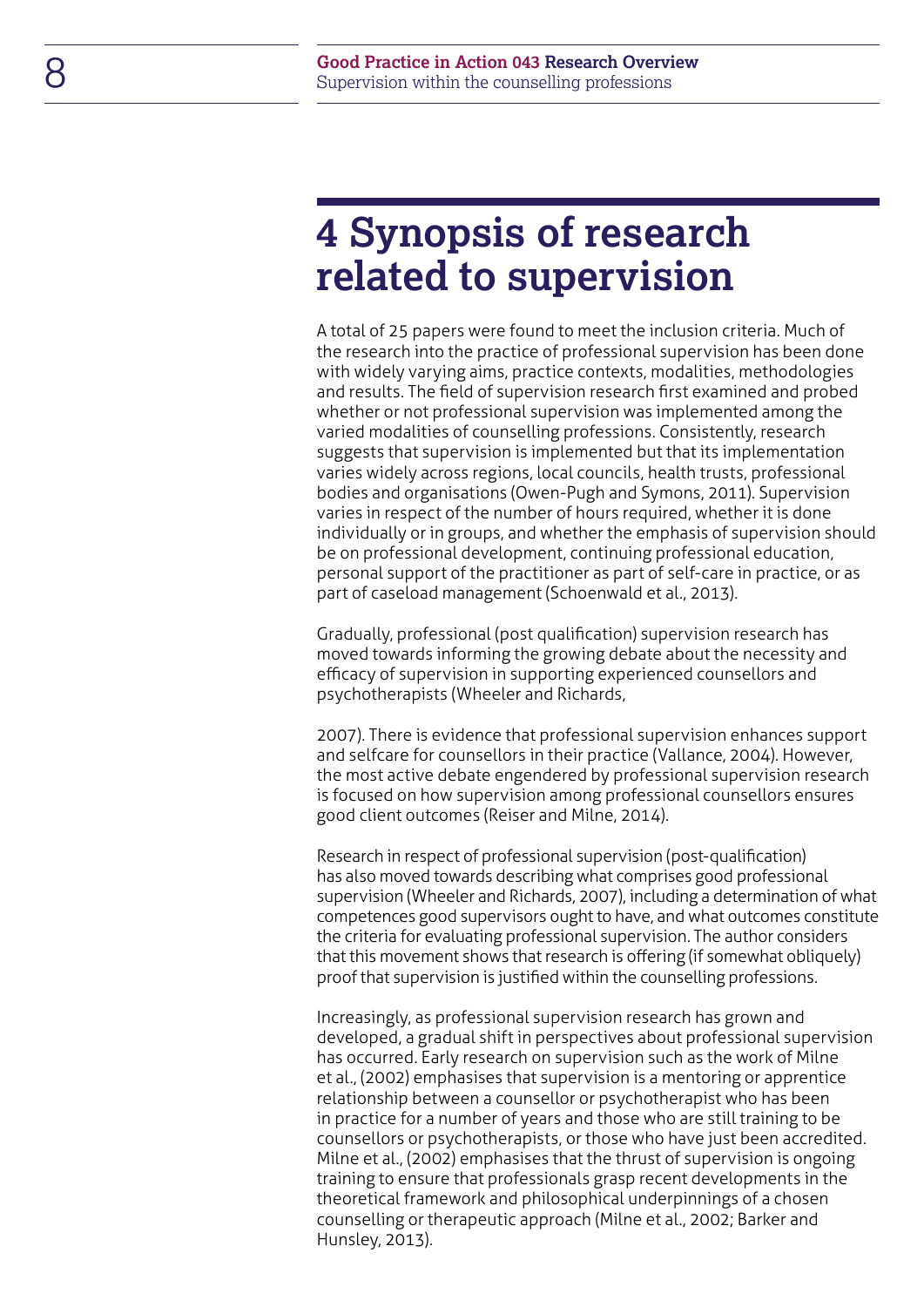Professional supervision is also thought of as establishing norms – that is, monitoring to ensure efficient caseload management, and adherence to ethical codes as these are modified to keep pace with societal and legal developments (Wheeler and Richards, 2007). Increasingly, supervision is relied upon for its restorative function – to ensure that those in the counselling professions find support and guidance that will enable them to continue with their counselling work (Rustin, 2010). Professional practitioners can experience stress in relation to their work with clients: empathic and compassionate practice can result in fatigue and burnout. Supervision, according to the evidence gathered within this overview, is primarily the means by which therapists care for themselves, ensuring that their work with clients does not come at the expense of their own mental health and wellbeing. As Wheeler and Richards (2007) conclude, this thrust within supervision helps ensure good client outcomes: healthy practitioners ensure unharmed clients.

The question that occupies much of supervision research, then, especially between 2000 and the present, is no longer: Is professional supervision effective and necessary? The evolving trend in the literature is to ask: In what new ways is professional supervision proving to be beneficial? In what fields or modalities of practice has it proven itself effective and necessary? What basic features of professional supervision are necessary for it to be beneficial? What outcome measures can best explain and rationalise professional supervision? This emphasis on research already presumes that supervision is necessary and desirable and that it has been accepted as such in the counselling professions.

More importantly, literature has raised the all-important question: How, if at all, does professional supervision impact on client outcomes? This research overview aims to answer the question of how, and in what ways, professional supervision ensures good outcomes for the supervised counsellors and their clients; how supervision protects supervised counsellors from burnout, professional stagnation, and even from the emotional and affective consequences of work with trauma victims; how supervision within a service differs from supervision in other contexts; and how relationships between supervisors and supervisees impact on the work of supervision.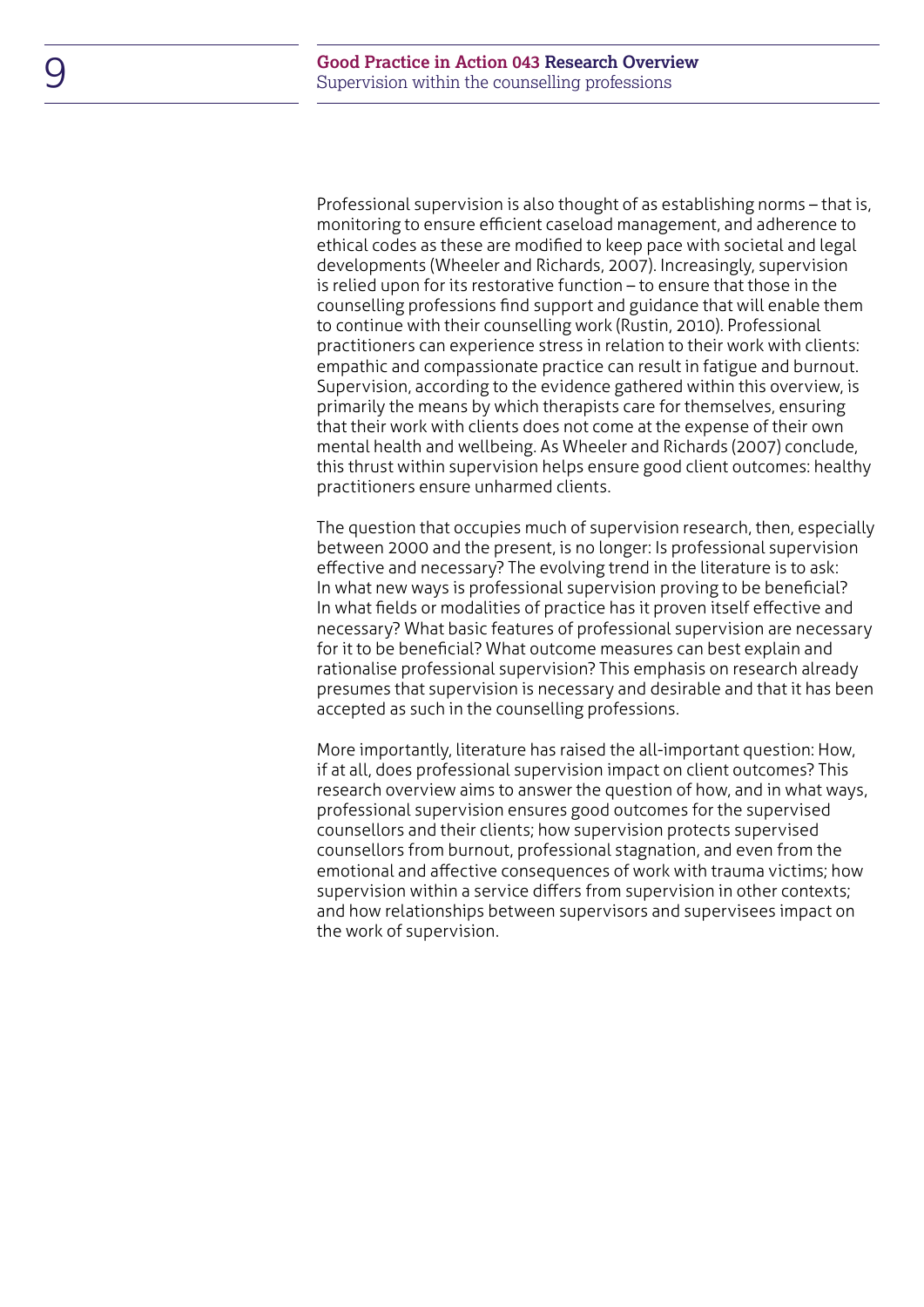## <span id="page-9-0"></span>**5 Why is research important for our professional group?**

Regardless of what modality practitioners practice in, the effect of supervision on their work cannot be ignored, and for practitioners to understand the ways in which supervision impacts clients, knowledge and theoretical understanding of supervision are necessary. BACP encourages members to engage in research that is pertinent to their practice as one of the best ways to understand where they are placed in the broader field of psychotherapeutic work.

BACP's *Ethical Framework for the Counselling Professions* states:

*We value research and systematic inquiry by practitioners as enhancing our professional knowledge and providing an evidence-base for practice in ways that benefit our clients.* (Good Practice, point 84).

According to the NHS England *Five Year Forward View For Mental Health* [\(https://www.england.nhs.uk/wp-content/uploads/2016/02/Mental-](https://www.england.nhs.uk/wp-content/uploads/2016/02/Mental-Health-Taskforce-FYFV-final.pdf)[Health-Taskforce-FYFV-final.pdf](https://www.england.nhs.uk/wp-content/uploads/2016/02/Mental-Health-Taskforce-FYFV-final.pdf)), mental illness is the single largest cause of disability in the UK. The cost to the economy is estimated to be around £100 billion annually (roughly the cost of the entire NHS). Formed in 2015, the Mental Health Taskforce aims to improve mental health outcomes by ensuring that those with mental health problems are accessing quality care, and by 2021 the NHS intends to have moved towards an equal response to mental and physical health. With government devolution of NHS resources (as seen in Manchester in 2015 when NHS England and Greater Manchester announced a shared plan for £6 billion health and social care funding), it is increasingly likely that psychological therapies (including Improving Access to Psychological Therapies (IAPT)) services will be independently commissioned by GP-led clinical commissioning groups (CCGs). This is also partly driven by the government ambition to achieve parity of esteem between mental and physical health as outlined in the Government's response to the Mental Health Taskforce's Five Year Forward View For Mental Health report (HM Government, 2017). Whatever the outcomes of these far-reaching and ambitious projects, there is likely to be an increase in referrals for patients who need treatment of some form for psychological/mental illness, and in turn those treating them will benefit from good supervision.

You can find further guidance and information on supervision using the search term 'supervision' on BACP's website [www.bacp.co.uk](http://www.bacp.co.uk), and within the Ethics and Standards pages at: [https://www.bacp.co.uk/events-and](https://www.bacp.co.uk/events-and-resources/ethics-and-standards)[resources/ethics-and-standards](https://www.bacp.co.uk/events-and-resources/ethics-and-standards)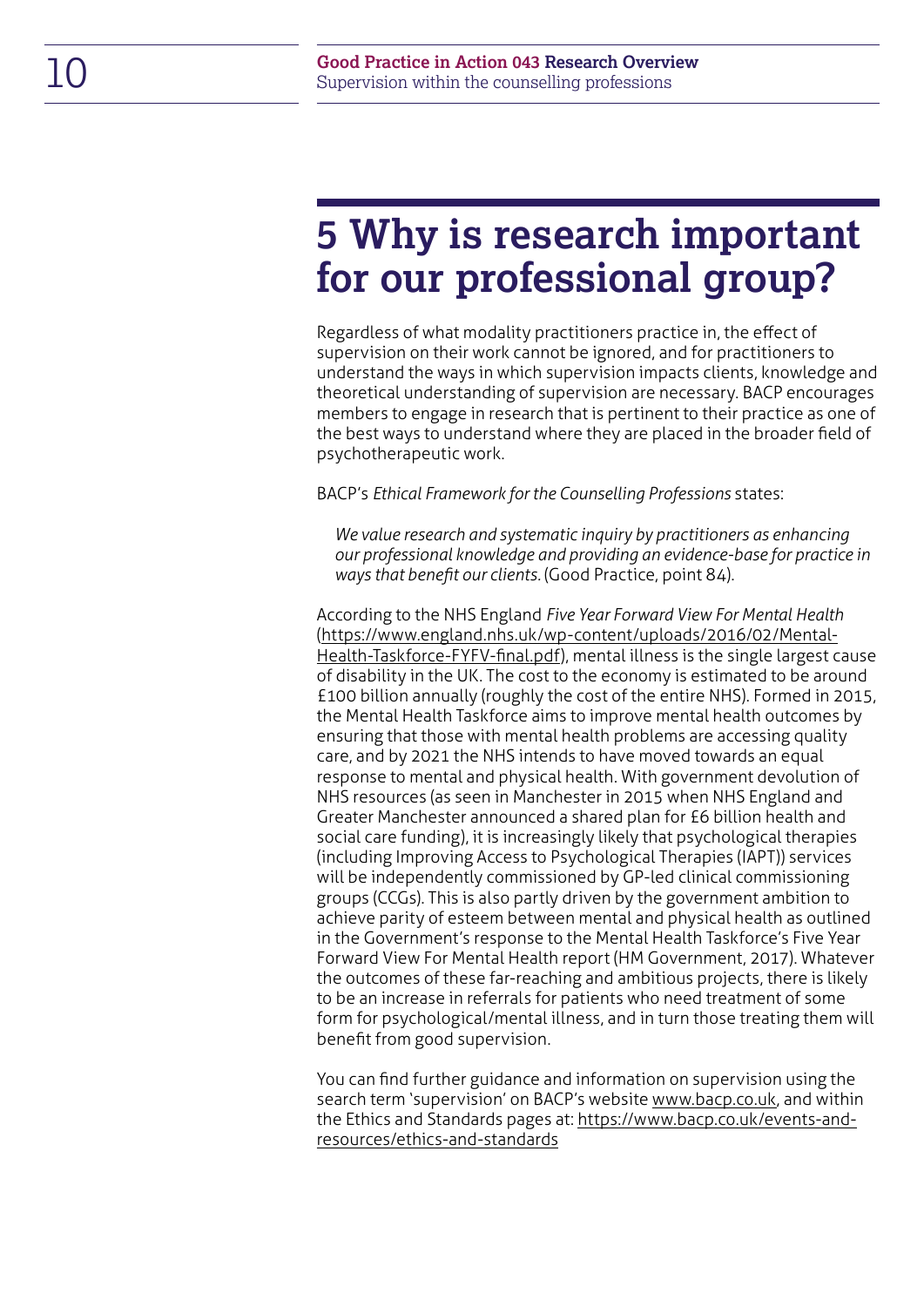## <span id="page-10-0"></span>**6 Impact of supervision research on therapeutic practice**

As the increase in the raft of referrals for psychological care rises, counsellors and psychotherapists are fast becoming part of primary healthcare services. Thus, counsellors cannot set themselves apart from the broader determinants of health and wellbeing. Therefore, any long-held views about 'uneasy relationships with the medical/scientist practitioner-clinician' (Wheeler and Elliot, 2008:1) must be banished. There is a need to move towards brokering a therapeutic/scientific relationship that builds on the expertise of each specialty for the benefits and improved outcomes of clients. The growing trend of counselling practice in primary care is an example of the counselling profession thriving in healthcare provision.

The need for integration of practice, theory and research has never been more important than now when the emphasis is on evidencebased practice. If therapists do not move towards using and integrating evidence-based research into their practice, they risk exclusion from some of the driving forces in health today, and as Wheeler and Elliott predicted 'may find themselves permanently outside the healthcare system' (Wheeler and Elliott, 2008:133). Government initiatives such as IAPT increase the need for awareness and use of research resources, and therapists should have some basic understanding of the best ways in which using research will benefit the therapeutic relationship. As Green and Youngson assert, counselling practice that is within reach should be reasonably 'science-informed' (Green and Youngson, 2005:2).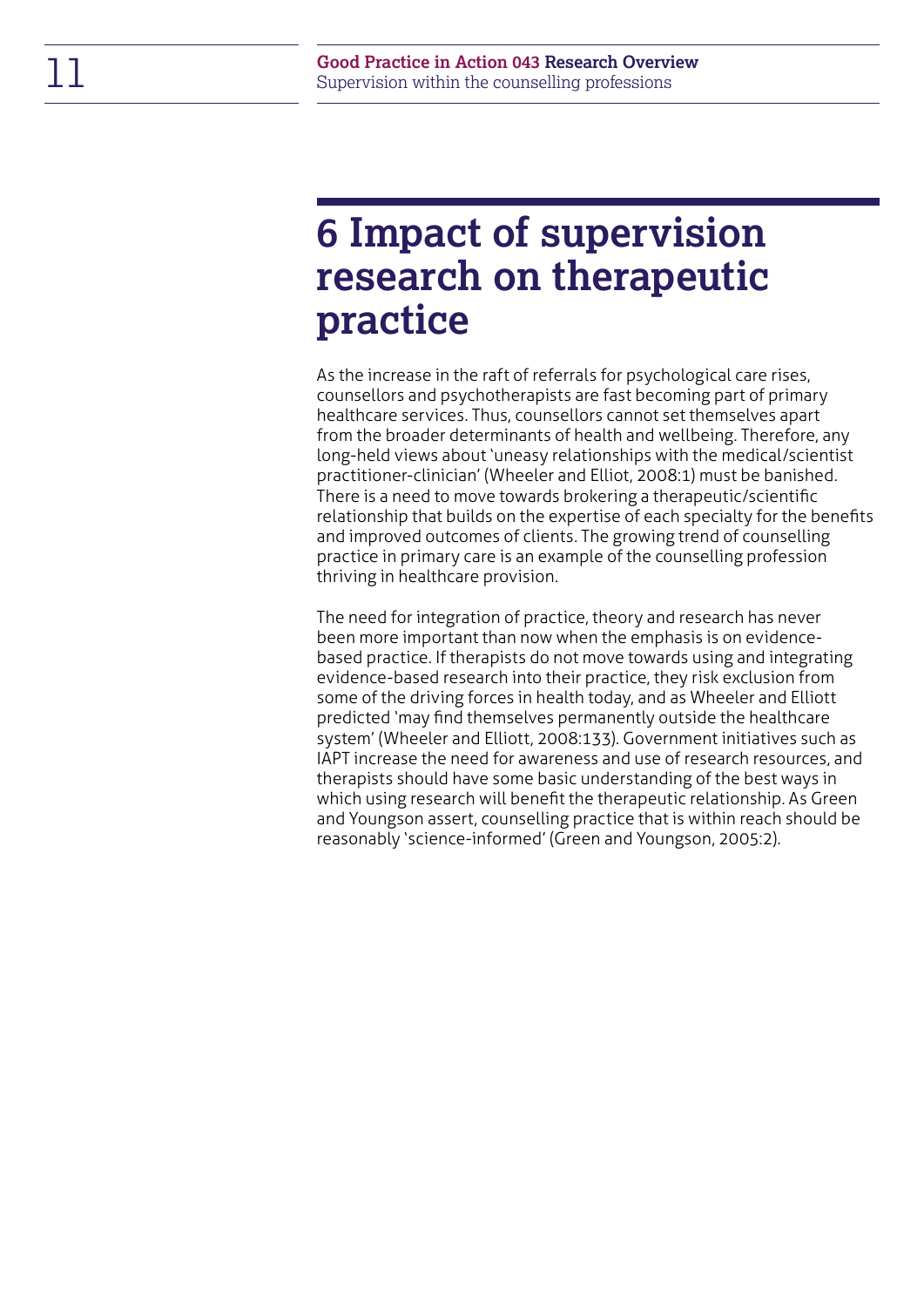## <span id="page-11-0"></span>**7 Supervision research as it relates to professional ethics**

According to the *Ethical Framework for the Counselling Professions* (BACP, 2018), our commitment to clients includes a commitment to 'work to professional standards by keeping our skills and knowledge up to date' (Commitment, Point 2b) and within the good practice section members of BACP 'value research and systematic inquiry by practitioners as enhancing our professional knowledge and providing an evidence-base for practice in ways that benefit our clients' (Good Practice, Point 84). Professional competence will only be achieved and maintained by engagement at some level with clinical research.

Furthermore, there is a definite trend towards the development of 'embedded' clinical/psychotherapeutic practice in the domain of social work, charity or aid and rescue work, educational services and even religious practice. Online therapeutic practice through the internet is a fairly new trend where ethical issues presented may be unprecedented. People who offer and provide counselling, psychotherapy, pastoral care or coaching in these areas are included in the definition of 'practitioners' who are required to be accountable under the *Ethical Framework* and thus need to be informed and made aware of the developments in supervision.

## <span id="page-11-1"></span>**8 Research on supervision within the counselling professions**

The following themes were identified within the literature:

- scope of supervision work
- lack of supervision models
- lack of evidence to clarify the purpose of professional supervision
- client outcomes as a measure of efficacy of supervision
- supervision as a means for mitigating countertransference
- necessity and value of supervision in trauma work
- supervision developing an internal supervisor in the supervisee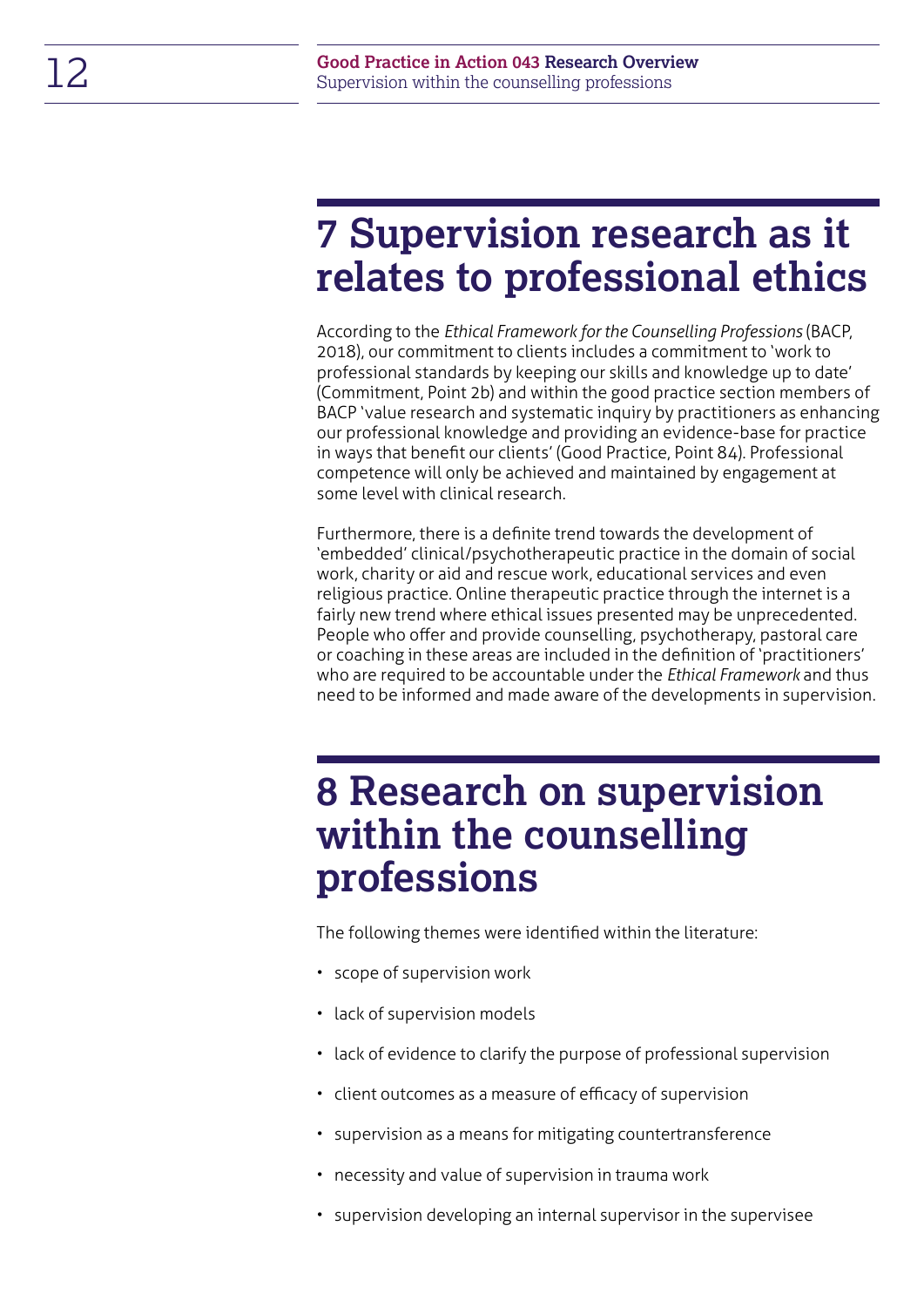- supervision as relationship-based education
- self-reflection as imperative in supervision
- effective supervision in Cognitive Behavioural Therapy
- supervision of counsellors within a service.

#### <span id="page-12-0"></span>**8.1 Scope of supervision work**

Supervision, as considered in the *Ethical Framework for the Counselling Professions*, is:

*A specialised form of professional mentoring provided for practitioners responsible for undertaking challenging work with people. Supervision is provided to ensure standards, enhance quality, stimulate creativity and support the sustainability and resilience of the work being undertaken.*

(*Ethical Framework:* Glossary, 2018. See also, Commitment 6c, Good Practice, points 14d, 33d, 37b, 53, 55d, 60-73, 83e and 93).

The research considered within this overview shows that supervision may be important for three reasons: to ensure that practitioners adhere to the theoretical concept underlying their approach to therapy; to ensure that practitioners have support with ethical dilemmas and care of themselves; and to ensure that they keep up to date with developments in their field. These factors were seen as increasing the practitioners' ability to sustain their work. As Wheeler and Richards (2007) show, supervision impacts on a practitioner's self-awareness, skills, self-efficacy, and theoretical orientation in order to enhance client outcomes.

In 2002, Townend et al. surveyed supervision among cognitive behavioural therapists in the UK and found that participants perceived supervision as providing support, education, and evaluation. Wheeler and Richards (2007), however, warn against making supervision a substitute for additional and further training. They point out that it is only a resource and support but does not take the place of academic or theoretical training.

Townend et al. (2002) noted that supervision was based on a written contract between the supervisor and the supervisee. It was not a casual meeting where members of the same profession talk about common problems and difficulties. They found that most supervision relationships began with agreed agendas or goals that have been produced in writing. On average, the counsellors surveyed underwent one hour of supervision for every 26 hours of clinical work. They also noted that access to supervision was a problem for 21 per cent of respondents due to issues such as distance, workload, and occupational stress. One common additional problem noted within this study was in respect of dual relationships, e.g. when the supervisor had another relationship with the supervisee in addition to the supervisory relationship.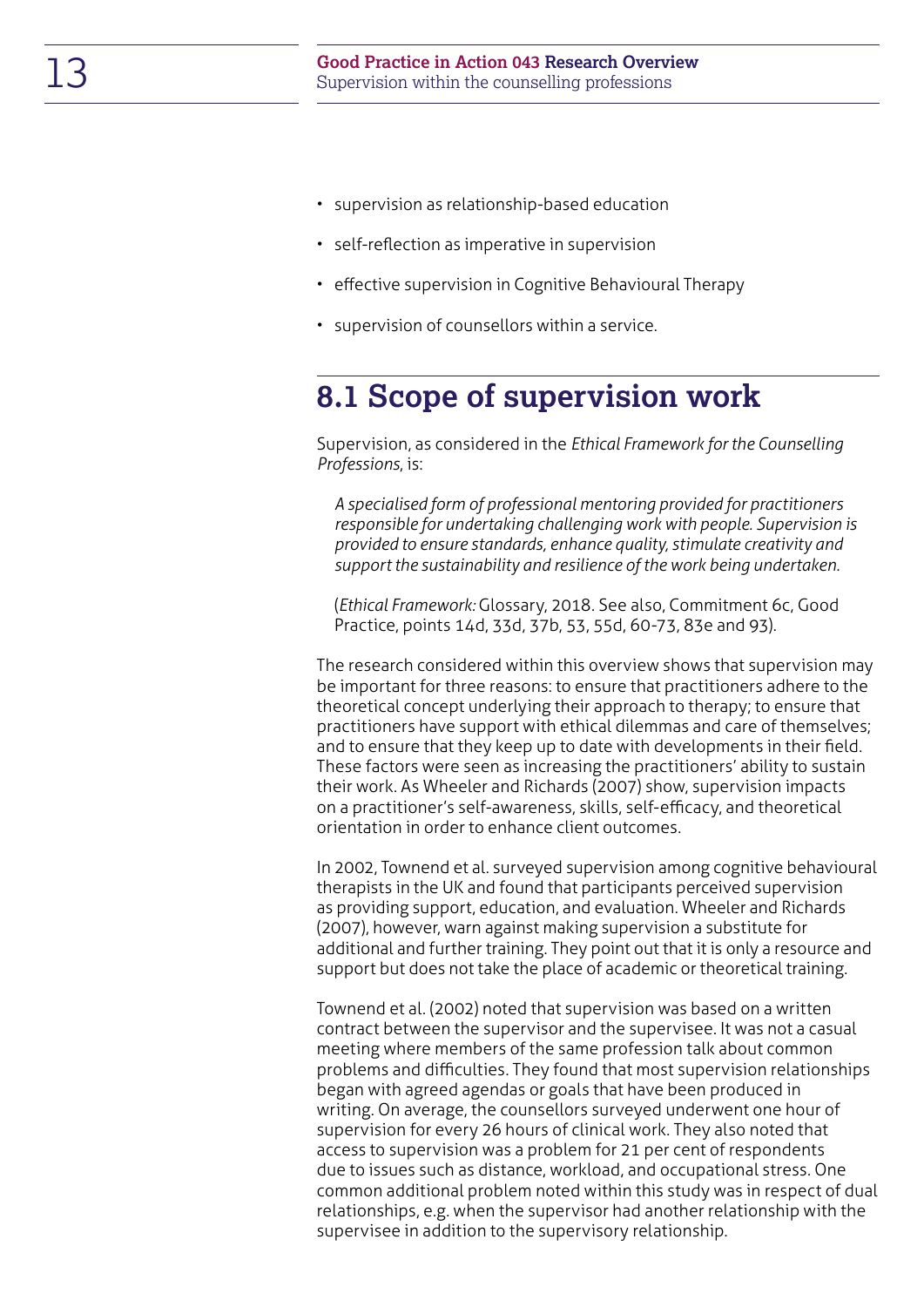The observation that the work of supervision in the UK is variable was evident in early studies (Davy, 2002; Vallance, 2004), but this observation is still present in later studies such as that of Owen-Pugh and Symons (2011). The latter study observes that the practice of supervision in the UK is also varied in content and availability. However, their study showed that most of the supervision practices they investigated complied with the minimum expectation that supervision be normative or educative, formative or ethics-based, and restorative.

Owen-Pugh and Symons considered that the educative purpose of supervision was to ensure that a counsellor's practice conformed to the theoretical approach to therapy, while the normative purpose of supervision was to ensure that the counsellor's practice conforms to the ethical standards and framework of the profession. They considered also that the restorative purpose of supervision was to ensure that counsellors were supported in their clinical work so that they could maintain their own emotional and psychological health while undertaking therapeutic work.

Darongkamas et al. (2014) point to the 'parallel process' for which supervision provides opportunity. This parallel process can enable practitioners to explore the emotional and affective responses that have occurred within the client–counsellor relationship within the ongoing supervisor–supervisee relationship where these affects are often replicated, giving opportunity for discussion within supervision and enabling a greater level of understanding of the client work.

### <span id="page-13-0"></span>**8.2 Lack of supervision models**

A literature review of studies of supervision practices from 1994 to 2010 found that current supervision practices were based on past training and experience of the supervisor (Barker and Hunsley, 2013). The authors recommend that more research be conducted to devise professional supervision models that are theoretically informed and based on an empirical evidence-base.

Because of this perception of the lack of professional supervision models, some research proposes models for supervision. For instance, a study by Darongkamas et al. (2014) showed how Cognitive Analytic Therapy can be used as a model for different types of supervision in different contexts and modalities of practice. This model emphasised re-formation, or the process of re-examination of events, but also included intervention (problem-solving), exploration of the therapeutic relationship (selfawareness), focusing on the emotional responses of the supervisee, and self-reflection.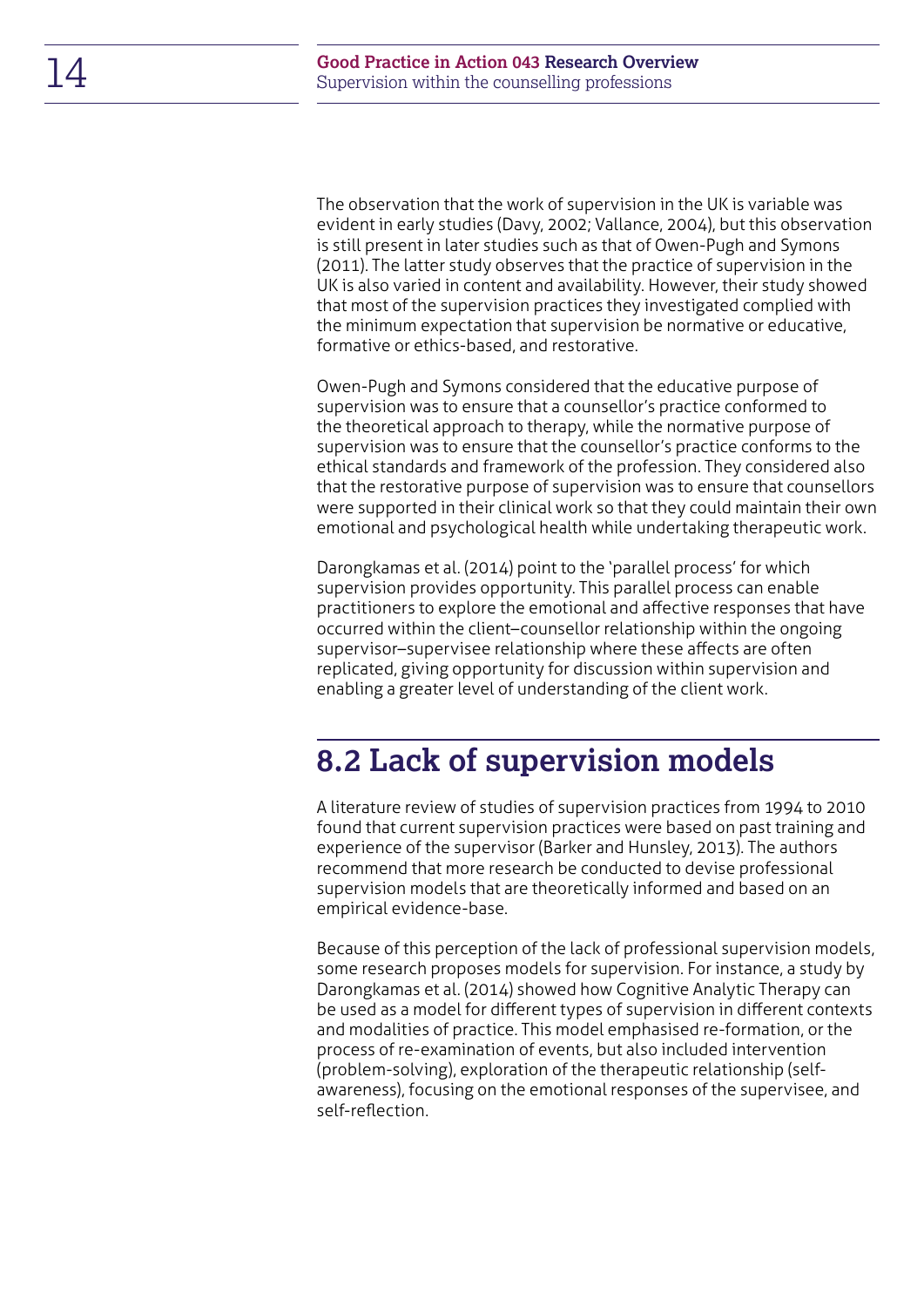### <span id="page-14-0"></span>**8.3 Lack of evidence to clarify the purpose of professional supervision**

Davy (2002) notes that while there is a lively debate on which ingredients comprise good supervision, there is little evidence that clarifies the purpose of it. He notes that this lack is made up for by emotional rhetoric. While this review is 15 years old, the same observation is made in more recent studies such as that by Schoenwald et al.(2013).

Schoenwald et al. (2013) assert that while the practice of supervision is prevalent, there is a wide variation in the rationale, objectives and the desirable ingredients of effective supervision. Some supervision practices focus only on the educative and normative purposes of supervision, making supervision a purely pedagogic exercise.

Other supervision practices focus on the restorative purposes of supervision, with supervisees being treated as clients. Some supervision practices include role-playing, modelling, reflection, feedback, and conceptualisations. The author laments the lack of validated measures to evaluate the efficacy of any supervision model. At best, the existing evidence is mixed.

According to Schoenwald et al. (2013), if professional supervision is meant to affect aspects of therapy, it remains unclear which aspects are impacted by the process.

There is a poor definition of the client outcomes that ought to be measured, with no mention of what these client outcomes are. Only 'client satisfaction' was mentioned as a measure, but this study points out that 'client satisfaction' as a measure of good supervision is highly subjective and is usually based upon the supervisor or the supervisee's self-report.

Just like Davy (2002), the study by Schoenwald et al. (2013) indicates the need for a firmer theoretical underpinning for supervision and more robust measures for determining its efficacy in bringing about favourable client outcomes.

Vallance (2004) poses the question of what the main focus of supervision should be: is it the development of counselling skills, knowledge-base and awareness, or should it instead be the safeguarding of the wellbeing of the client by ensuring the quality of the therapeutic relationship? Vallance (2004) recognises that supervision benefits counsellors by promoting their emotional wellbeing, reducing their work-related stress, and preventing burnout and professional stagnation.

Schofield and Grant (2013) observe how widely clinical supervision has been adopted and valued as a mechanism for professional support and development despite the very limited evidence of specific impact on the supervisee or their client. They assert that there is very little evidence on the positive impact of supervision to a counsellor's wellbeing and echo the common call for more in-depth research into the process of supervision and what constitutes effective supervision practice.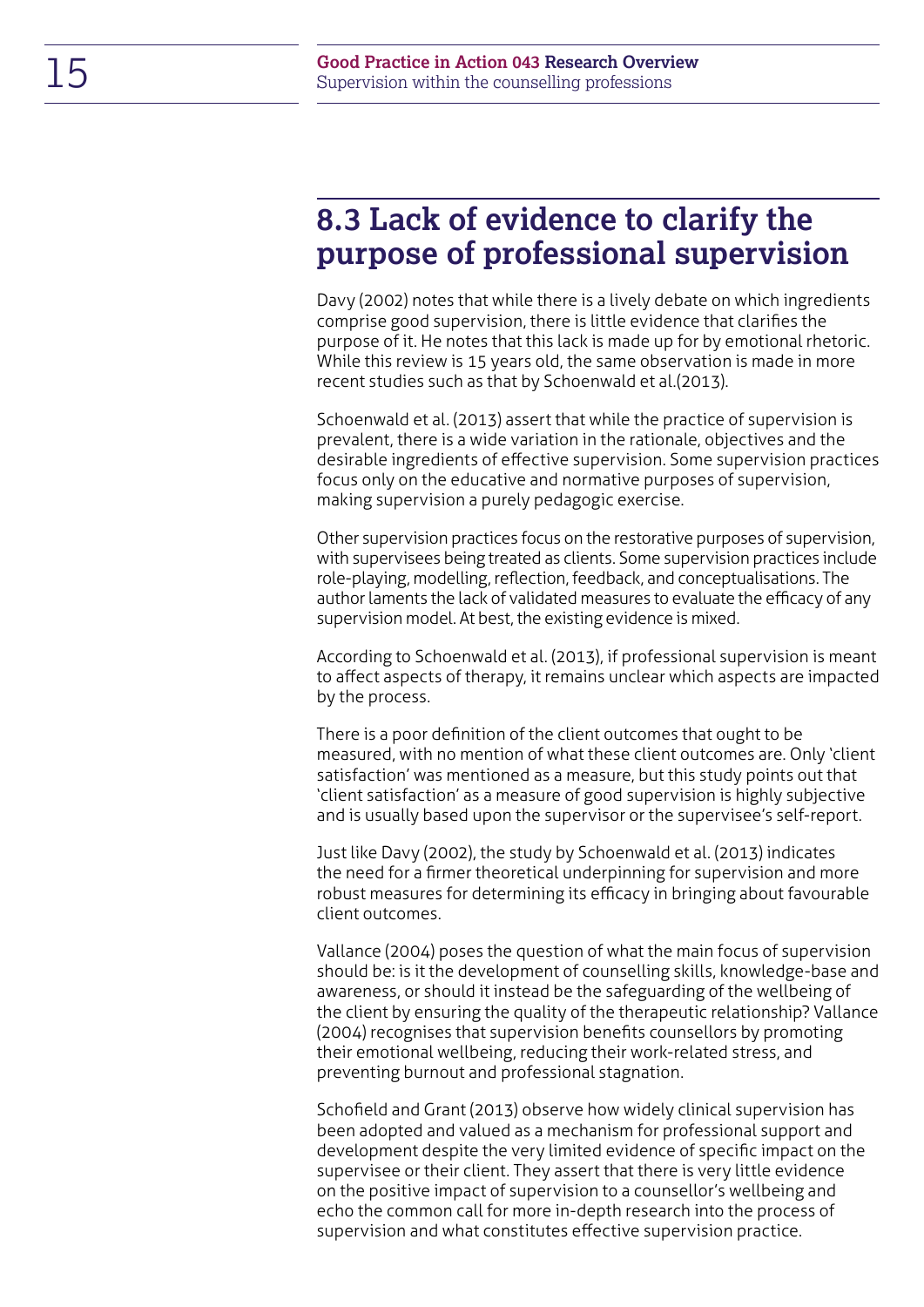#### <span id="page-15-0"></span>**8.4 Client outcome as a measure of supervision efficacy**

Reiser and Milne (2014) pose the question: Is client outcome the acid test of efficacy of supervision? They don't believe so, suggesting there is a lack of established methodology for obtaining proof of client outcomes. More importantly, they argue that supervision is meant only to ensure clients' safety from harm. In other words, while supervision is meant to ensure safe and effective practice, it cannot always guarantee good client outcomes. They believe that supervision only ensures that the counsellor's practice is faithful to the conceptual framework of the therapeutic theory embraced by the counsellor, and that beyond this it would be difficult to measure or speculate what impact supervision may have on client outcomes. Reiser and Milne (2014) join the plea for a more explicit conceptualisation for professional supervision.

Vallance (2004) proposes that the benefit to clients may be indirect; that is, supervision itself does not translate to measurable client outcomes. He concedes that direct benefit to clients may not be possible to measure and concludes that client welfare is achieved in supervision through enabling the development of ethical counselling practitioners.

### <span id="page-15-1"></span>**8.5 Supervision as a means for mitigating countertransference**

In their qualitative study of supervision dyads, Zaslavsky et al. (2005) aimed to identify, describe and examine how supervision addresses countertransference. They demonstrate the relational nature of supervision and its empathic interaction and conclude that it is this nature of the supervisory relationship that enables a direct approach to dealing with countertransference. They indicate that during supervision, there is countertransference when the supervisee identifies with their client, exhibits blind spots about their client, and manifests emotional and behavioural disturbances. When supervisors observe these blind spots in supervisees, the authors consider, that this can initiate an exploration of the countertransference between the therapist and their client.

This study considers professional supervision to be a cognitive-affective process where the supervisor and supervisee listen to each other, attempt to understand the anxieties of the client, judge the intensity of the responses, recognise boundaries, and increase self-awareness of any countertransference. When these are achieved, they consider that supervision can then move toward greater autonomous expressions of creative capacity in coping.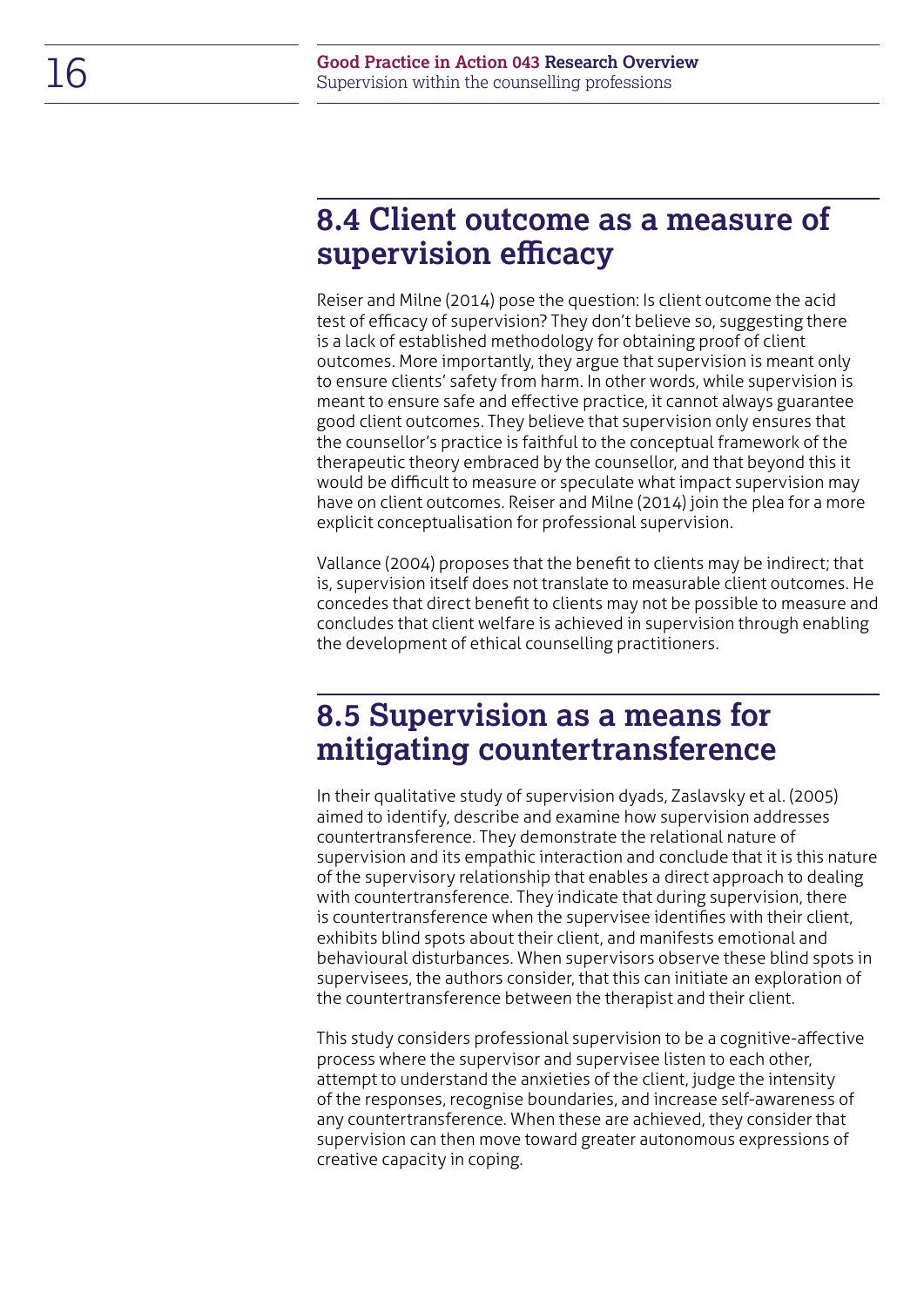### <span id="page-16-0"></span>**8.6 Necessity and value of supervision in trauma work**

Etherington (2009) emphasises the usefulness, efficacy, value and necessity of supervision among counsellors doing trauma work with adult victims of abuse. She explains how she has witnessed counsellors experience empathic strain and empathic stretching, which then result in empathic withdrawal, empathic recession, empathic enmeshment, and empathic disequilibrium.

Specifically, she considers supervision allows therapists to balance their workload by emphasising that a balance was needed between empathy and objectivity. It is during supervision, she believes, that therapists attain deeper self-knowledge, learn protective strategies, and discover how to establish clear boundaries with clients. Through supervision they can find meaning in their experiences and make sense of them, which will then promote post-traumatic growth and resilience in the counsellor.

Thus, she sees supervision as indispensable in trauma work.

West (2012) cites three reasons why supervision of counsellors working with victims of trauma is necessary: it sustains empathy in the counsellor for the client; it allows the counsellor to continue providing 'difficult' or 'unco-operative' clients with a therapeutic environment; and it minimises the impact of the client's trauma on the counsellor. Supervision is recommended as a means of support and self-care for counsellors working within the field of trauma, with the aim of preventing secondary trauma. This idea of supervision being a protective factor against secondary trauma is also supported in a literature review conducted by Wheeler and Richards (2007).

Taylor and Furlonger (2011) add the observation that when counsellors empathically engage with trauma survivors, the counsellor's schemas of safety, dependency, trust, power, esteem, and intimacy are disrupted. Supervision enables therapists to develop self-awareness and professional boundaries, which further enables them to proactively address their trauma-related responses.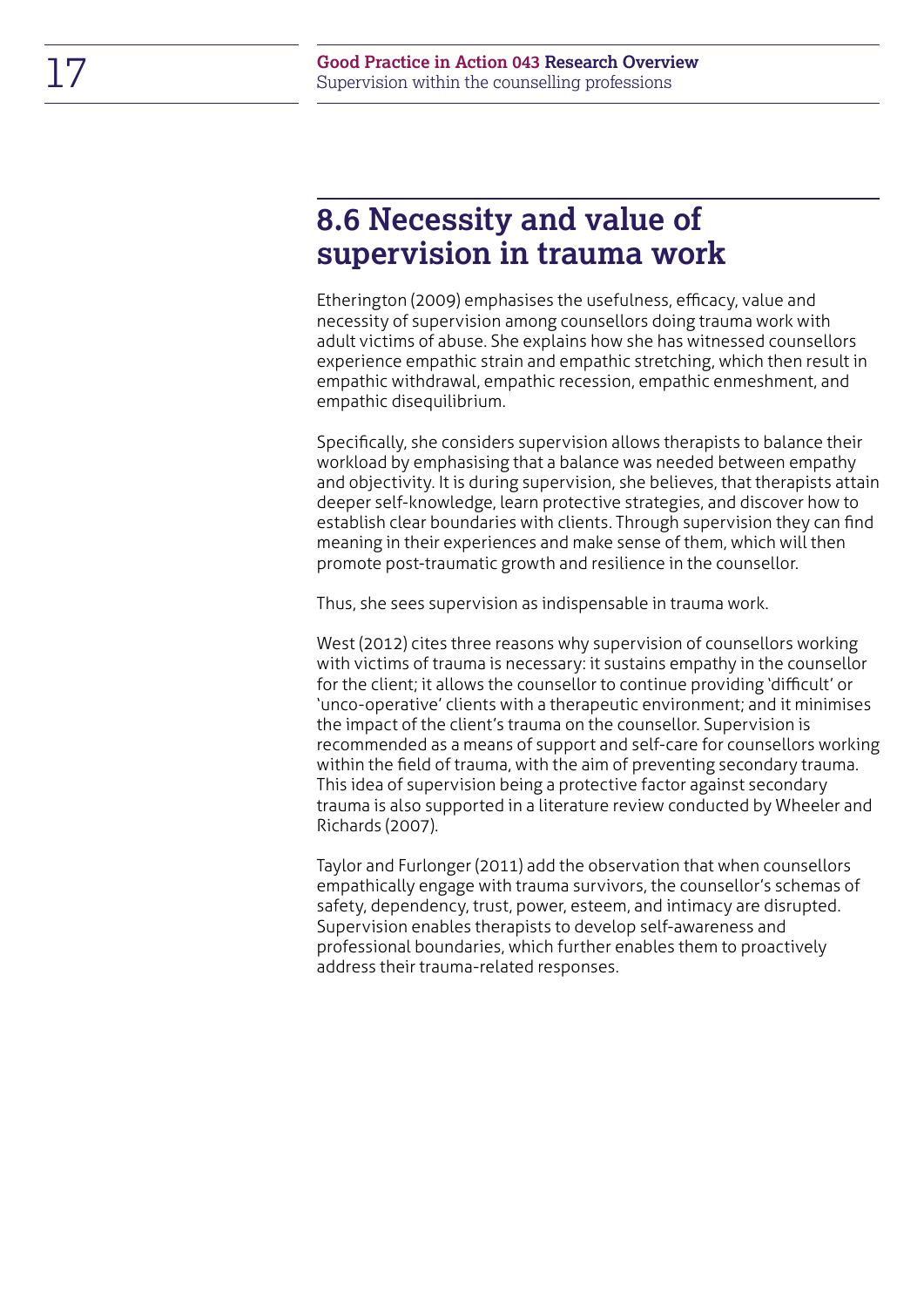### <span id="page-17-0"></span>**8.7 Supervision as developing selfregulation and the internal supervisor in the practitioner**

In an experimental study conducted by Panhofer et al. (2011), counsellors were asked to write a narrative about their experiences in supervision and, based upon their responses in the narrative, they were taught dance and free movement exercises to express their supervision experiences. The idea of clinical supervision as a learning process that requires the involvement of the whole 'embodied' self was explored, with the premise being that verbal supervision, much like all verbal communication, doesn't always pay attention to the whole self. The author suggests dance and music as a way of self-supervision, thereby internalising supervision.

Panhofer (2011) observed that much supervision is administrative and involved periodical reporting to a line manager about issues and problems arising in therapeutic work. However, BACP's *Ethical Framework for the Counselling Professions* states that: 'Good supervision is much more than case management. It includes working in depth on the relationship between practitioner and client in order to work towards desired outcomes and positive effects.' (Good Practice, Point 51).

Music and dance in supervision, on the other hand, allowed the development of the therapist's 'internal supervisor', perhaps in the same manner as reflection and self-awareness could also develop an 'internal supervisor'. This internal supervisor recognises ineffective response patterns and initiates change in those response patterns.

It is important to note, however, these subjective findings led the researchers to recommend that dance supervision can only enrich formal supervision, but not replace it.

### <span id="page-17-1"></span>**8.8 Supervision as relationship-based education**

Milne et al. (2002), in a mixed methods study, examined how skills learned during supervision could be translated into practice. The authors reflect how despite the formal provision of supervision it is a relation-based education; it is a relationship that is work-focused in which the supervisor manages, supports, develops and evaluates the work of supervisees. The supervision relationship is what enables control of the quality of counselling practice, and the maintenance of counsellor competence and capability.

The concept of supervision being a relationship between two counselling professionals, which Milne et al. (2002) propose, has already been adopted by BACP (BACP, 2014). Indeed, the training curriculum for clinical supervisors refers to supervision as an 'alliance', 'bond', and 'relationship' (BACP, 2014).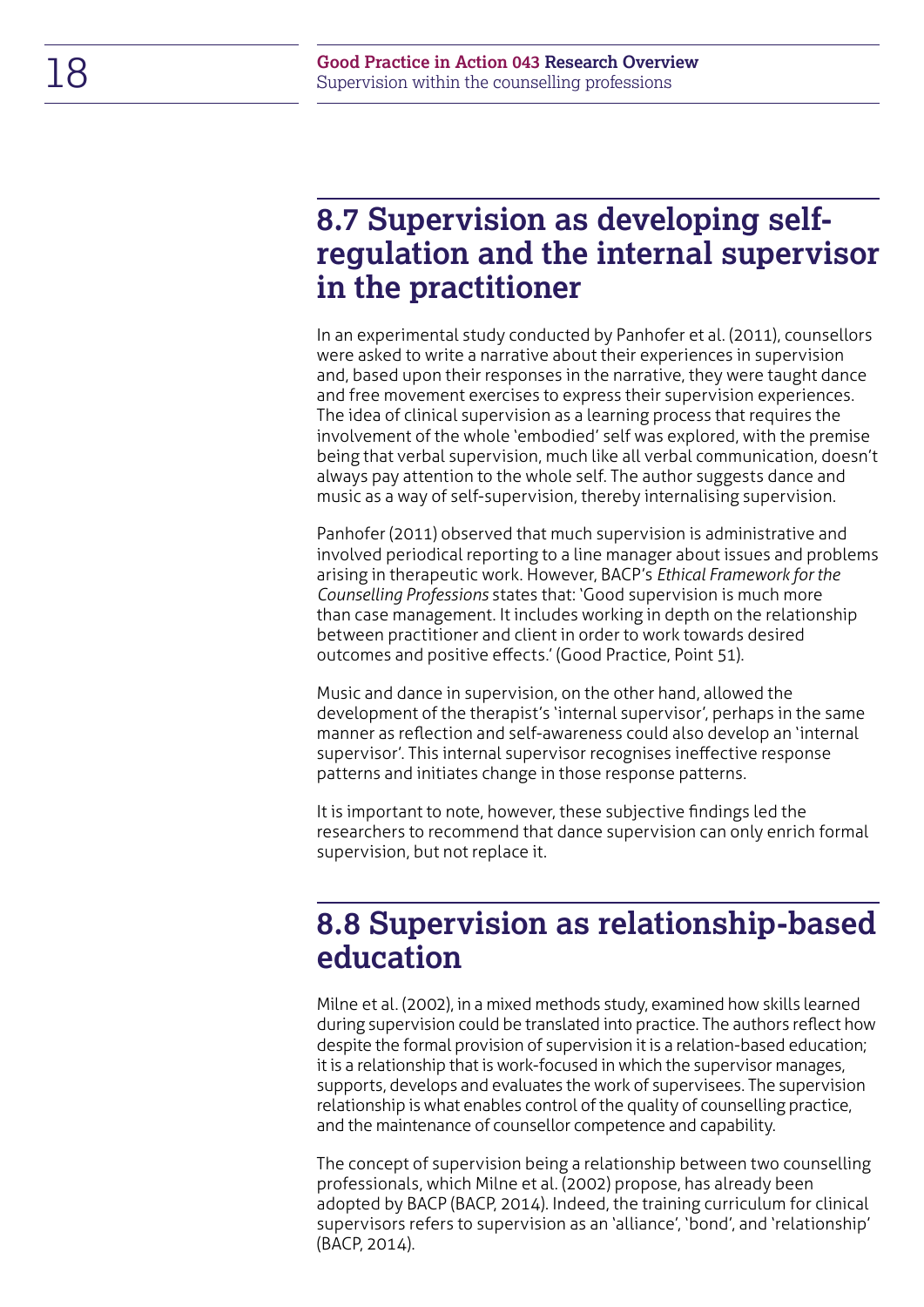Borders (2012) reported a study of supervision in Australia that investigated and described how supervision is structured. Supervision in Australia is referred to as 'peer consultation' or 'peer supervision' and such a structure is often leaderless.

Counsellors in dyadic, triadic and group models take turns acting the role of supervisor and supervisee. Thus, all members of the peer consultation have the opportunity to reflect and observe. Consequently, members learn and hone skills in both listening, conceptualising and giving feedback.

The Australian model of peer supervision as described by Borders seems to be more democratic and egalitarian than the structure and model in the UK, where the supervisor usually has documented education, training, competence and skills in supervision (BACP, 2014). At first glance, this Australian study does not appear to be related to supervision practices in the UK, however, it does give a contrasting picture of a more informal supervision model, whereas the structure and model in the UK often gives the supervisor the role and responsibility of making written assessments and evaluation of the supervisee. Sometimes, however, as Gentry (2015) comments, the supervision provided by the organisation may include a reporting function, especially in services or counselling organisations where the supervisor is sometimes also the line manager of the service.

The conclusion drawn from a synthesis of the studies mentioned in this section indicate that, compared with the Australian model of peer consultation, the supervision practices in individual or group supervision in the UK create a more formal supervisory relationship where the supervisor is not on an equal footing with the practitioner/supervisee who has additional training and competence in supervision practice on top of their own counselling practice. While peer supervision is also practised in the UK, Gentry considers that peer supervision usually only occurs within the context of counselling services or organisations and peer evaluations usually in respect of pre-qualification supervision within training settings. (Gentry, 2015).

Darongkamas et al. (2014) observed that supervision work has a political or power context. The study showed that while the educative or mentor relationship where the supervisee is a learner is necessary in prequalification supervision, this type of relationship in supervision may not always be appropriate for post-qualification professional supervision. Indeed Bager-Charleson (2015) emphasises that when choosing a supervisor, the trainee counsellor must choose one who can answer their questions, with whom they feel understood, who they can learn new things from, and who inspires and facilitates learning; in other words, someone with greater experience in the field, as opposed to a peer.

Bager-Charleson also considers potential personality clashes and cites Carroll and Gilbert (2005) who describe unhelpful supervisory relationships, for example supervisors who constrict creative exploration and innovation, who make the supervisee feel overwhelmed or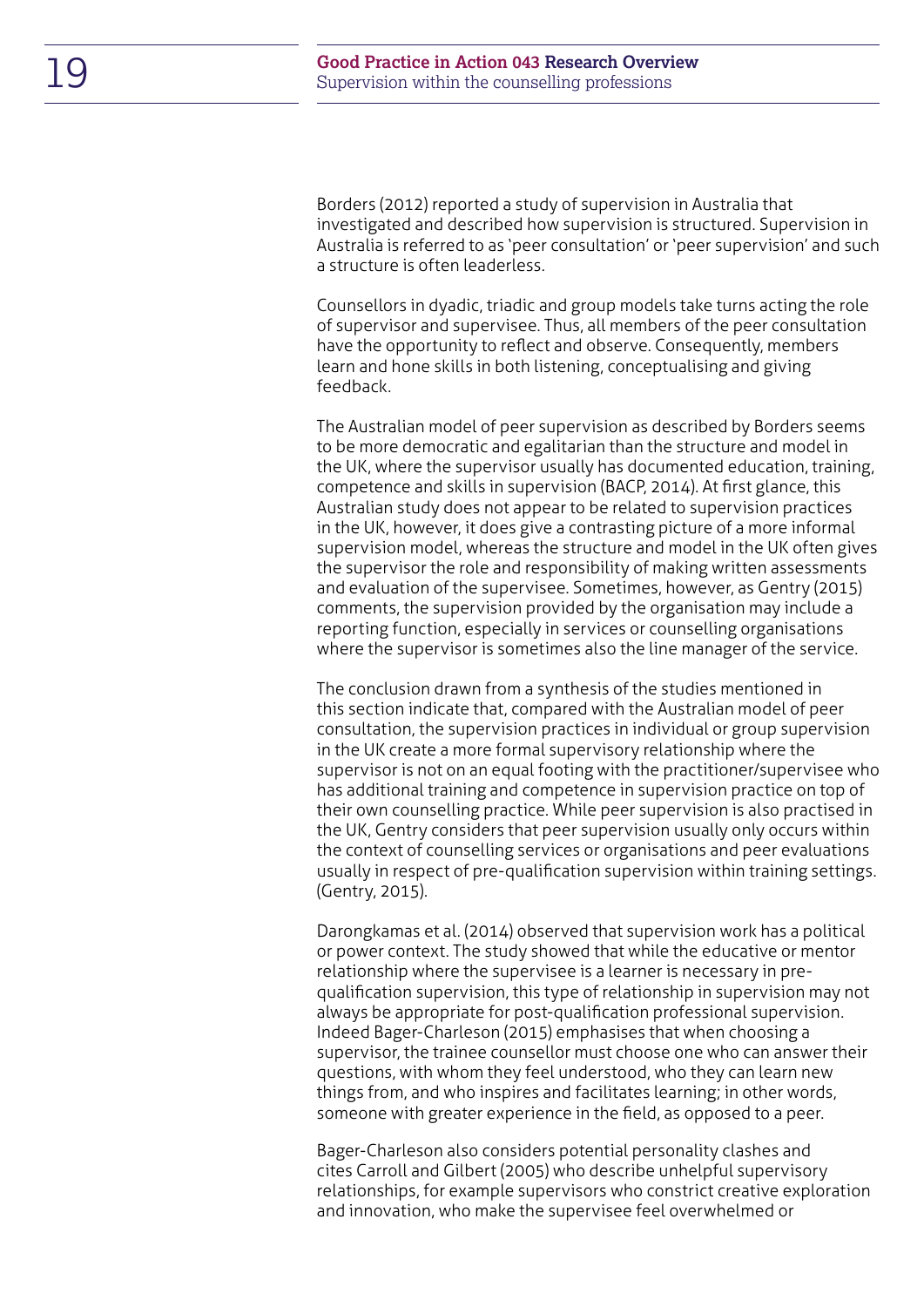undermined, or who treat the supervisee as a client, so the supervisee does not derive the benefit of training. In all these examples, there is an element of paternalistic control which may not be present when supervision is more democratic as that described by Borders (2012) under 'peer consultations'.

### <span id="page-19-0"></span>**8.9 Self-reflection as imperative in supervision**

The study by Milne et al. (2002) suggests a paternalistic character of the relationship between the supervisor and supervisee, where the linchpin is the supervisor. This study reflects the development of the conceptualisation of the supervisory relationship, which developed from a teacher–student relationship to a relationship between equals.

Prasko et al. (2012) suggest that supervisees do not go into a supervision relationship to passively absorb learning, but that the ability to self-reflect is developed during supervision. They consider that while a supervisor may lead the supervisee to perform intellectual and affective activities to explore experiences and reach new understandings and appreciation of those experiences, the supervisee has to critically assess those emotional and cognitive experiences internally. The authors conclude that as the supervisory relationship deepens, the supervisee is able to observe their own behavioural reactions, thus achieving better personal insight and positive change.

Prasko et al. further assert that when supervision fails to promote selfreflection and the habit of inner dialogue in the supervisee, the supervision fails to enable the supervisee to develop and mature professionally.

### <span id="page-19-1"></span>**8.10 Effective supervision in Cognitive Behavioural Therapy (CBT)**

Unlike other methodologies, CBT (and its supervision) has received much research interest. Milne et al. (2002) reflect upon the supervision of CBT practitioners and try to describe the principles that constitute successful supervision within this context.

Among the principles are agenda setting, goal setting, and collaboration toward attaining goals. These principles have already been adapted by BACP as shown within the BACP *Good Practice in Action* resources on supervision (Bamber, 2015; Gentry, 2015; Bager-Charleson; 2015, Mitchels; 2016). This process is referred to as 'contracting', which becomes the basis for the work to be undertaken during supervision. Just as BACP practitioner members are committed by the *Ethical Framework for the Counselling Professions* to 'give careful consideration to how we reach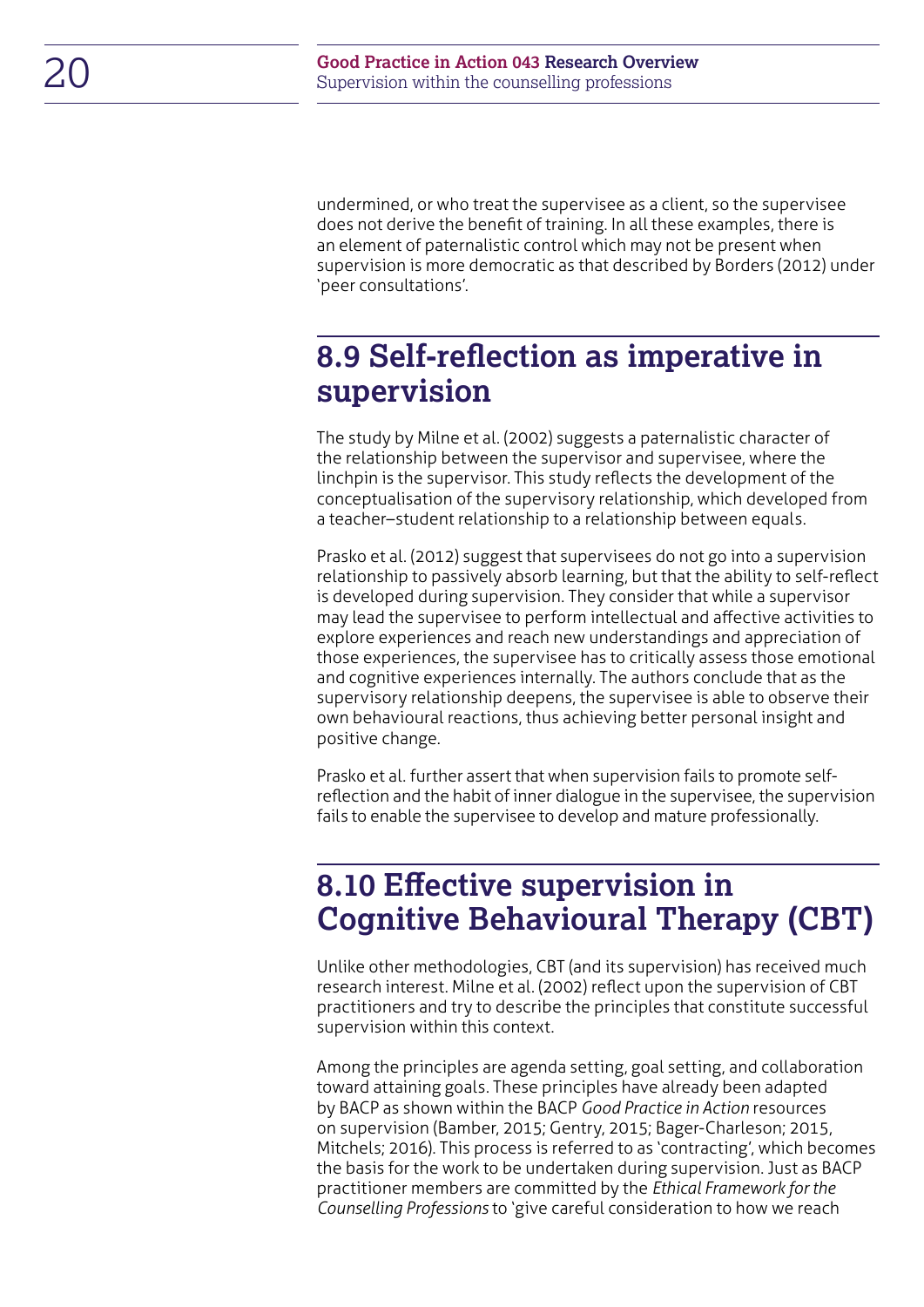agreement with clients and contract with them about the terms on which our services will be provided' (Good Practice, Point 31), so are supervisors. They are also committed to contracting with their supervisees in order to communicate their expectations, and the costs, commitments, and benefits the supervision relationship will bring (Bager-Charleson, 2015). The contract is the basis for the supervisory relationship and it defines boundaries as well as providing the supervisee with the opportunity to determine the focus of the supervision (BACP, 2014).

Roth et al. (2010) analysed 27 randomised controlled studies examining the efficacy of CBT for depression and anxiety disorders. While this study did not solely focus on supervision, it did note that supervision of therapists who provided CBT interventions was part of the investment in therapist training to ensure their expertise and competence, as well as adherence to CBT as a therapeutic approach. Supervision was indispensable to trainee therapists who took part in these clinical trials.

### <span id="page-20-0"></span>**8.11 Supervision of practitioners within a service**

Gentry (2015) describes supervision of practitioners within a service such as a charity, agency or organisation. She points out that supervision within a service has a specific context and setting that sets it apart from the supervision of an individual practitioner. It carries with it the responsibility of maintaining the standards of both the counselling professions and the standards of the agency or organisation, enhancing the creativity of counsellors, and enabling their sustainability and resilience. Supervision also carries with it the task of managing caseloads, as well as working in-depth with counsellors in order to help them maintain client relationships and achieve desired outcomes. She highlights that within services managers may also work as line managers (see also Townend et al., 2002) which does pose an ethical challenge. The *Ethical Framework for the Counselling Professions* commits members to supervision that is 'much more than case management' (Good Practice, Point 61) and states that any dual or multiple relationships should be avoided or reviewed regularly (for more information see Good Practice, Points 33 a, b, c and d).

Rustin (2010) reflects upon the complexities of supervision within a service where a supervisor is also a case manager, clinical trainer, team colleague, or personal mentor of the supervised counsellors working in the service. On the one hand, lifelong attachments can be created, with supervisors becoming prime role models. On the other hand, the supervision relationship is often fraught with much painful frustration because of duality of relationships. The supervisor who evaluates the counsellor's work may also have to decide whether the counsellor's employment is terminated or they are promoted.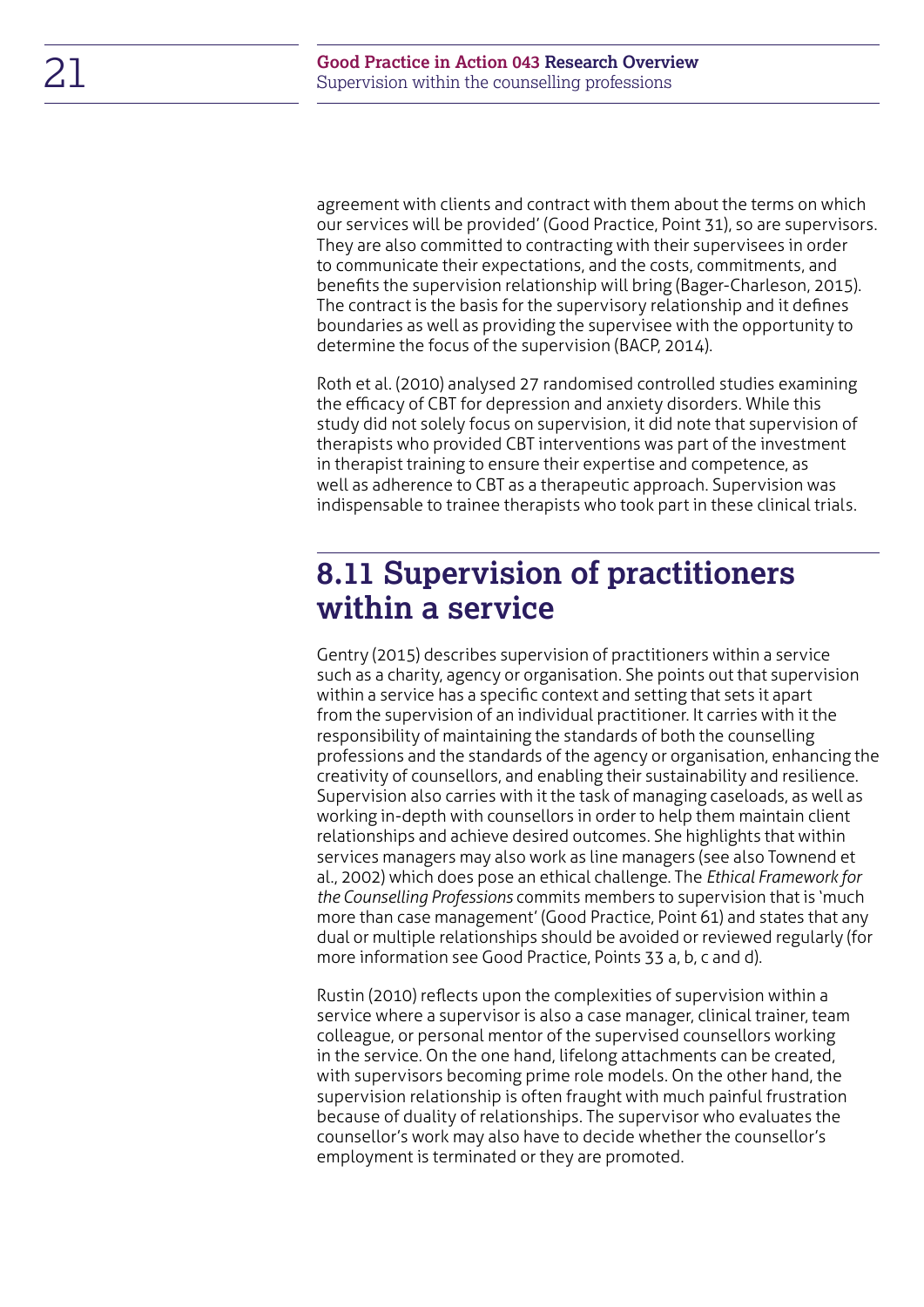## <span id="page-21-0"></span>**9 Implications of research evidence on research and practice**

Some ideas around supervision, which were mere conceptual proposals in early literature (such as the use of contracts and goal setting), have been fully implemented and expressed as good practice within the *Ethical Framework for the Counselling Professions* and other more recent BACP literature (Bager-Charleson, 2015; Bamber, 2015). The idea of supervision as a relationship which was first broached in the earlier literature has not only been adapted and implemented in more recent literature but has also been expanded and specifically applied to supervision in a range of different therapeutic contexts.

Far from being a fixed concept or practice, supervision is still actively evolving. The literature shows that the nature and character of the supervisory relationship is moving from paternalistic or 'expert/novice' to a more egalitarian relationship, especially in professional (post qualification) supervision work.

The literature also shows that supervision work within the context of service organisations or agencies poses some ethical dilemmas for both supervisors and supervisees, due to the risk of dual relationships. Therefore, further work is needed in this area to ascertain firm supervision guidelines.

The benefit of supervision for counsellors doing trauma work is well documented, but the benefit of supervision in clinical trials for other areas of work, or specific therapeutic approaches, is still nascent. The specific practices in supervision that have proved to be effective in restorative work are varied and are still expanding and developing as a result of the creativity that supervision fosters.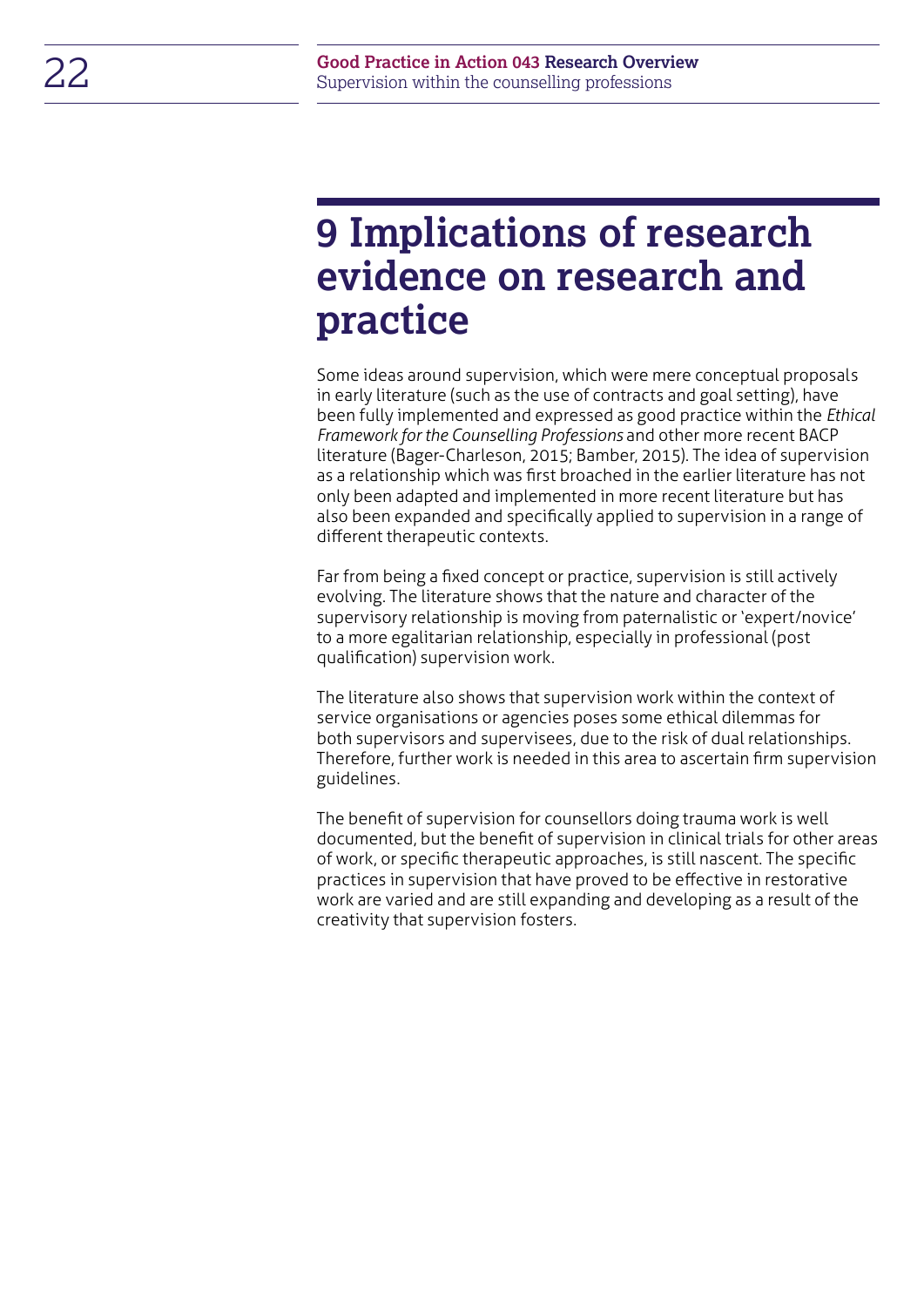## <span id="page-22-0"></span>**About the author**

Dr Nicola Davies is a psychologist, person-centred counsellor, and professional writer. She has extensive experience in conducting systematic reviews for the Department of Health and other government organisations.

## <span id="page-22-1"></span>**References**

BACP (2014) *Counselling supervision training curriculum. BACP professional standards: a curriculum framework for counselling supervision training.* Lutterworth: BACP.

BACP (2018) *Ethical framework for the counselling professions*. Lutterworth: BACP.

BACP (2018) *Ethical framework for the counselling professions: Glossary.* Lutterworth: BACP.

BACP (2015) GPiA 011 Commonly Asked Questions: *Monitoring the supervisory relationship from the perspective of a supervisee*. (Content Ed S. Bager-Charleson). Lutterworth: BACP.

BACP (2015). GPiA 008 Commonly Asked Questions: *How to choose a supervisor*. (Content Ed J. Bamber). Lutterworth: BACP.

Barker, K.K., Hunsley, J. (2013) *The use of theoretical models in psychology supervision development research from 1994-2018: A systematic review*. Canadian Psychology – Psychologie Canadienne 54(3): 175–185.

Borders, L.D. (2012) *Dyadic, triadic and group models of peer supervision/ consultation: What are their components, and is there evidence of their effectiveness?* Clinical Psychologist 16(2): 59–71.

Carroll, M., Gilbert, M. (2005) *On being a supervisee: creating learning partnerships*. London: Vulkani.

Darongkamas, J., John, C., Walker, M. (2014) *An eight-eyed version of Hawkins and Shohet's clinical supervision model: the addition of the cognitive analytic therapy concept of the 'observing eye/I' as the 'observing us*'. British Journal of Guidance and Counselling 42(3): 261–270.

Davy, J. (2002) *Discursive reflection on a research agenda for clinical supervision*. Psychology and Psychotherapy – Theory, Research and Practice 75: 211–238.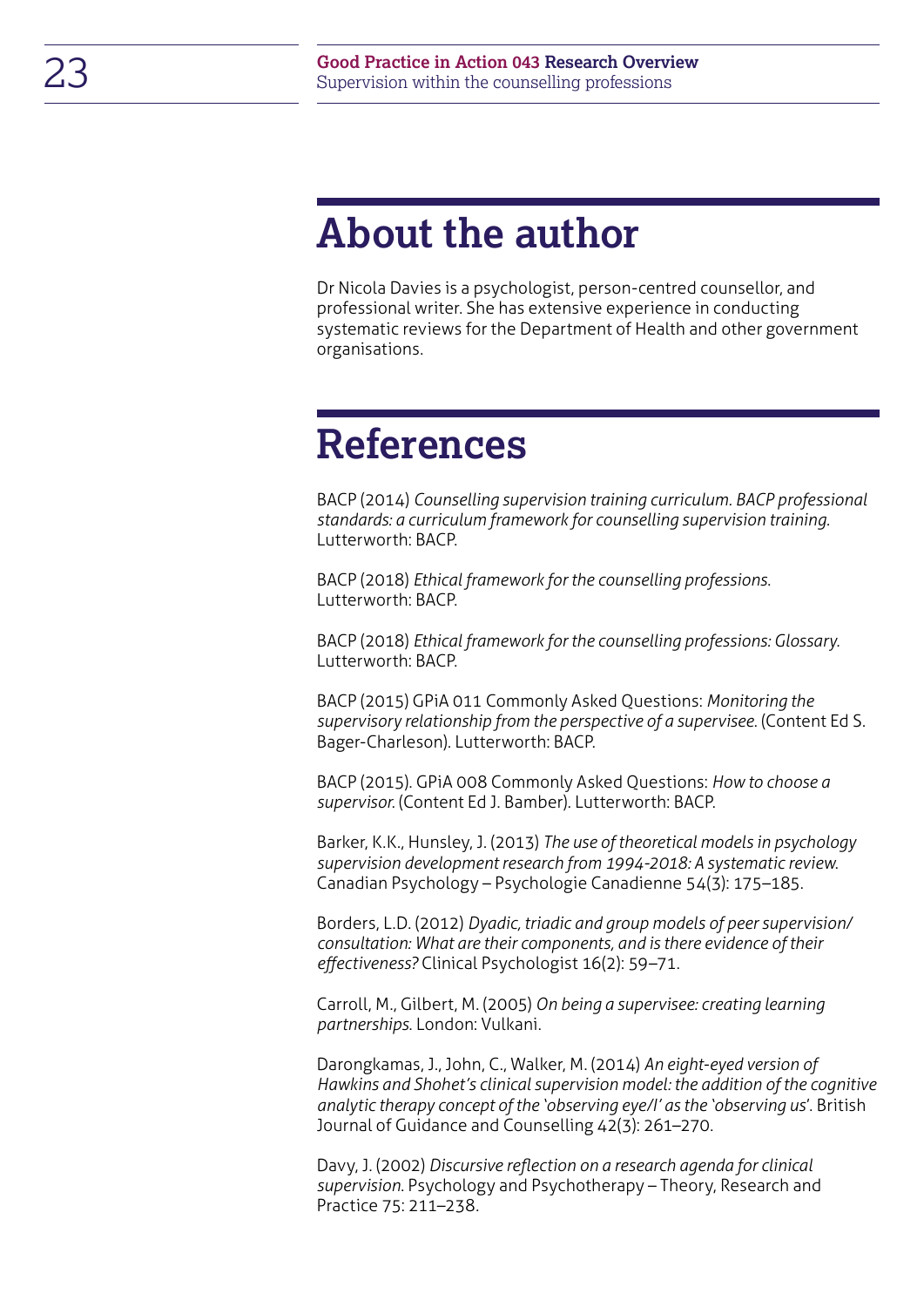Etherington, K. (2009) *Supervising helpers who work with the trauma of sexual abuse*. British Journal of Guidance and Counselling 37(2): 179–194.

BACP (2015) GPiA 009 Fact Sheet: *How to choose a supervisor for your service*. (Content Ed J. Gentry). Lutterworth: BACP.

Green, D., Youngson, S. (2005) *DCP policy on continued supervision. Discussion paper*. Leicester: British Psychological Society.

Health and Care Professions Council (2015) *Health and Social Work Profession Order 2001* [online]. Available at: [https://www.hcpc-uk.org/](https://www.hcpc-uk.org/Assets/documents/10004784HCPC-ConsolidatedHealthandSocialWorkProfessionsOrder(July2014).pdf) [Assets/documents/10004784HCPC-ConsolidatedHealthandSocialWorkPr](https://www.hcpc-uk.org/Assets/documents/10004784HCPC-ConsolidatedHealthandSocialWorkProfessionsOrder(July2014).pdf) [ofessionsOrder\(July2014\).pdf](https://www.hcpc-uk.org/Assets/documents/10004784HCPC-ConsolidatedHealthandSocialWorkProfessionsOrder(July2014).pdf) (accessed 17 December 2017).

HM Government (2017) *The Government's response to the Five Year Forward View for Mental Health*. Available at: [https://www.gov.uk/government/](https://www.gov.uk/government/uploads/system/uploads/attachment_data/file/582120/FYFV_mental_health__government_response.pdf) [uploads/system/uploads/attachment\\_data/file/582120/FYFV\\_mental\\_](https://www.gov.uk/government/uploads/system/uploads/attachment_data/file/582120/FYFV_mental_health__government_response.pdf) [health\\_\\_government\\_response.pdf](https://www.gov.uk/government/uploads/system/uploads/attachment_data/file/582120/FYFV_mental_health__government_response.pdf) (accessed 17 November 2017).

Milne, D.L., Pilkington, J., Gracie, J., James, I. (2002) *Transferring skills from supervision to therapy: a qualitative and quantitative n=1 analysis*. Behavioural and Cognitive Psychotherapy 31(2): 193–202.

BACP (2016) Good Practice in Action 032 Legal Resource: *Supervision in England, Northern Ireland and Wales*. (Content Ed B. Mitchels) Lutterworth: BACP.

National Health Service, England (2016). *Five Year Forward View For Mental Health*. [https://www.england.nhs.uk/wp-content/uploads/2016/02/](https://www.england.nhs.uk/wp-content/uploads/2016/02/Mental-Health-Taskforce-FYFV-final.pdf) [Mental-Health-Taskforce-FYFV-final.pdf](https://www.england.nhs.uk/wp-content/uploads/2016/02/Mental-Health-Taskforce-FYFV-final.pdf) [Accessed 17 November 2017]

Owen-Pugh, V., Symons, C. (2011) *Evaluation of Roth and Pilling's competence framework for clinical supervision*. Report to BACP. Leicester: University of Leicester Institute of Lifelong Learning.

Panhofer, H., Payne, H., Meekums, B., Parke, T. (2011) *Dancing, moving and writing in clinical supervision? Employing embodied practices in psychotherapy supervision*. Arts in Psychotherapy 38(1): 9–16.

Prasko, J., Mozny, P., Novotny, M., Slepecky, M., Vyskocilova, J. (2012) *Self-reflection in cognitive behavioral therapy and supervision*. Biomedical Papers-Olomouc 156 (4): 377–384.

Reiser, R.P., Milne, D.L. (2014) *A systematic review and reformulation of outcome evaluation in clinical supervision: applying the Fidelity Framework*. Training and Education in Professional Psychology 8(3): 149–157.

Roth, A.D., Pilling, S., Turner, J. (2010) *Therapist training and supervision in clinical trials: implications for clinical practic*e. Behavioural and Cognitive Psychotherapy 38(3): 291–302.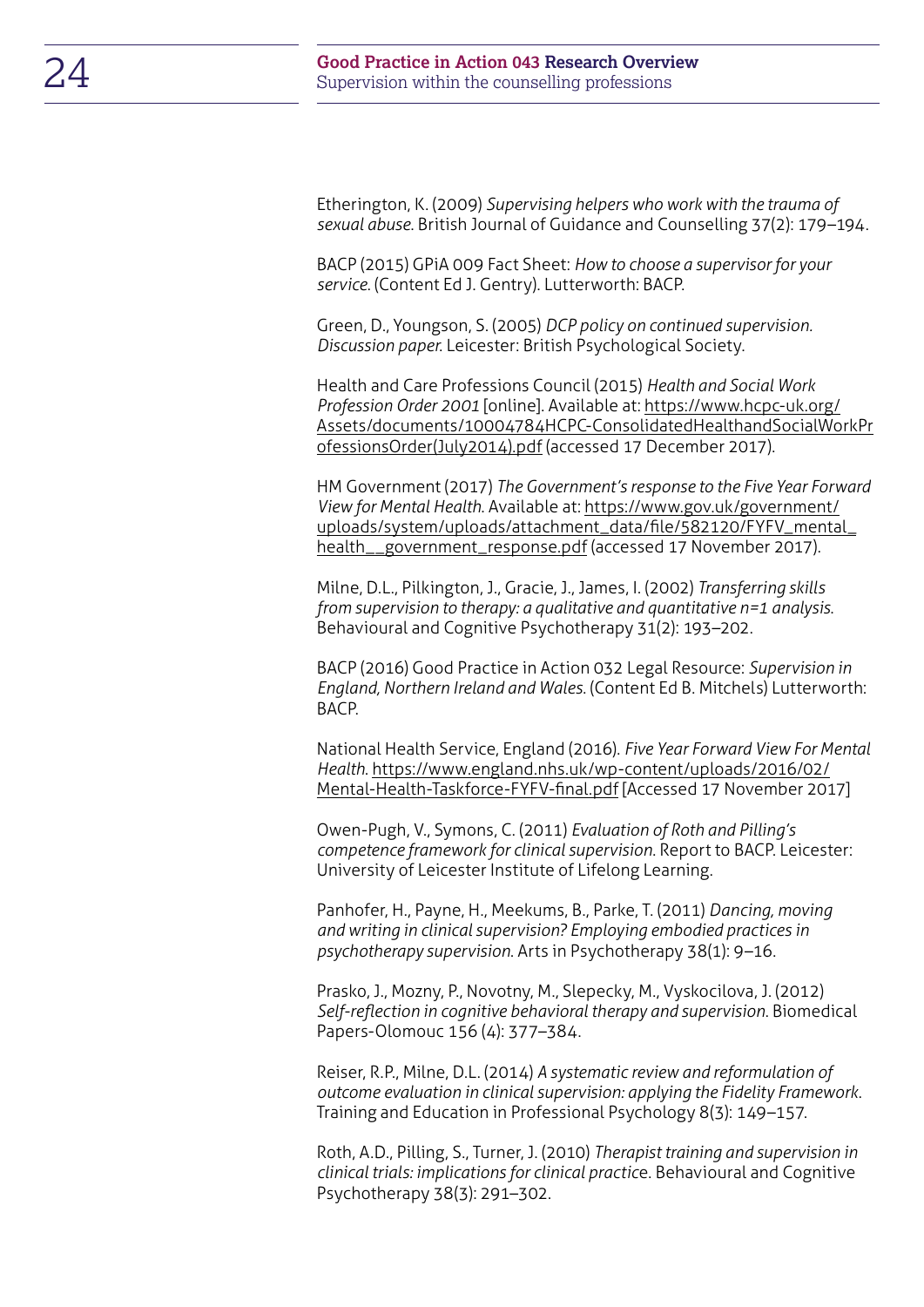Rustin, M. (2010) *The complexities of service supervision: an experiential discovery.* Journal of Child Psychotherapy 36(1): 3–15.

Schoenwald, S.K., Mehta, T.G., Frazier, S.L. (2013) *Clinical supervision in effectiveness and implementation research*. Clinical Psychology-Science and Practice 20(1): 44–59.

Schofield, M.J., Grant, J. (2013) *Developing psychotherapists' competence through clinical supervision: protocol for a qualitative study of supervisory dyads*. BMC Psychiatry, 13(12).

Taylor, W., Furlonger, B. (2011) *A review of vicarious traumatisation and supervision among Australian telephone and online counsellors*. Australian Journal of Guidance and Counselling 21(2): 225–235.

Townend, M., Lannetta, L., Freeston, M.H. (2002) *Clinical supervision in practice: a survey of UK cognitive behavioural psychotherapists accredited by BACP*. Behavioural and Cognitive Psychotherapy 30(4): 485–500.

Vallance, K. (2004) E*xploring counsellor perceptions of the impact of counselling supervision on clients*. British Journal of Guidance and Counselling 32(4): 559–574.

West, A. (2012) *Supervising counsellors and psychotherapists who work with trauma: A Delphi Study.* British Journal of Guidance and Counselling 38(4): 409–430.

Wheeler, S., Elliot, R. (2008) *What do counsellors and therapists need to know about research?* Counselling and Psychotherapy Research 8(2): 133–135.

Wheeler, S., Richards, K. (2007) *The impact of clinical supervision on counsellors and therapists, their practice and their clients: A systematic review of literature.* Lutterworth, BACP.

Zaslavsky, A., Nunes, M.L.T., Eizirik, C.L. (2005) *Approaching countertransference in psychoanalytical supervision: A qualitative investigation*. International Journal of Psychoanalysis 86: 1099–1131.

BACP Good Practice in Action Resources are available at: [https://www.bacp.co.uk/events-and-resources/ethics-and-standards/](https://www.bacp.co.uk/events-and-resources/ethics-and-standards/good-practice-in-action) [good-practice-in-action](https://www.bacp.co.uk/events-and-resources/ethics-and-standards/good-practice-in-action)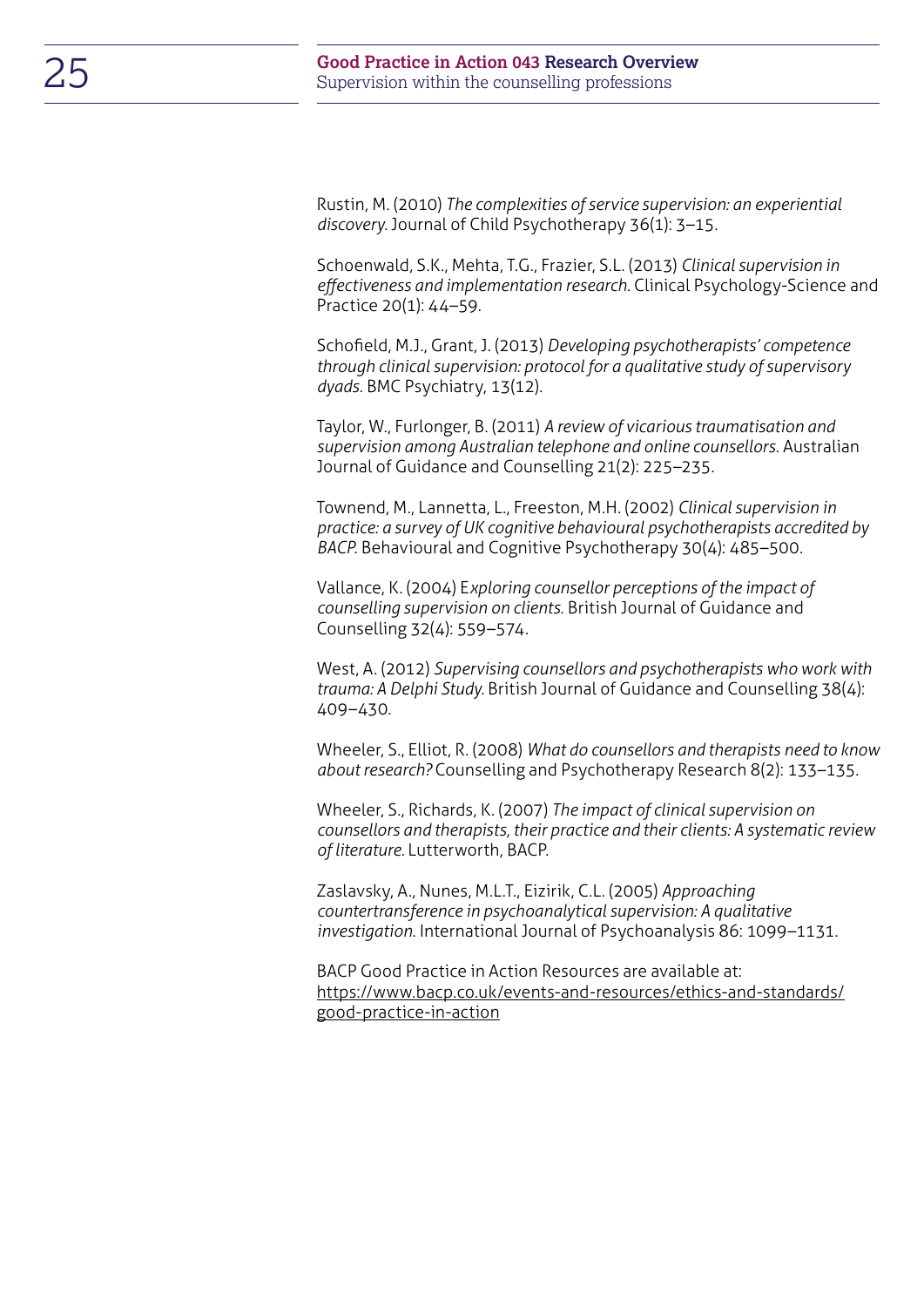## <span id="page-25-0"></span>**Appendix 1**

#### **Databases searched**

PsycInfo

PubMed

Google Scholar

#### **Journal titles**

Arts in Psychotherapy

Australian Journal of Guidance and Counselling

Behavioural and Cognitive Psychotherapy

Biomedical Papers – Olomouc

BMC Psychiatry

British Journal of Guidance and Counselling

Canadian Psychology

Clinical Psychologist

Clinical Psychology – Science and Practice

Counselling and Psychotherapy Research

Journal of Child Psychotherapy

International Journal of Psychoanalysis

Psychology and Psychotherapy – Theory Research and Practice

Training and Education in Professional Psychology